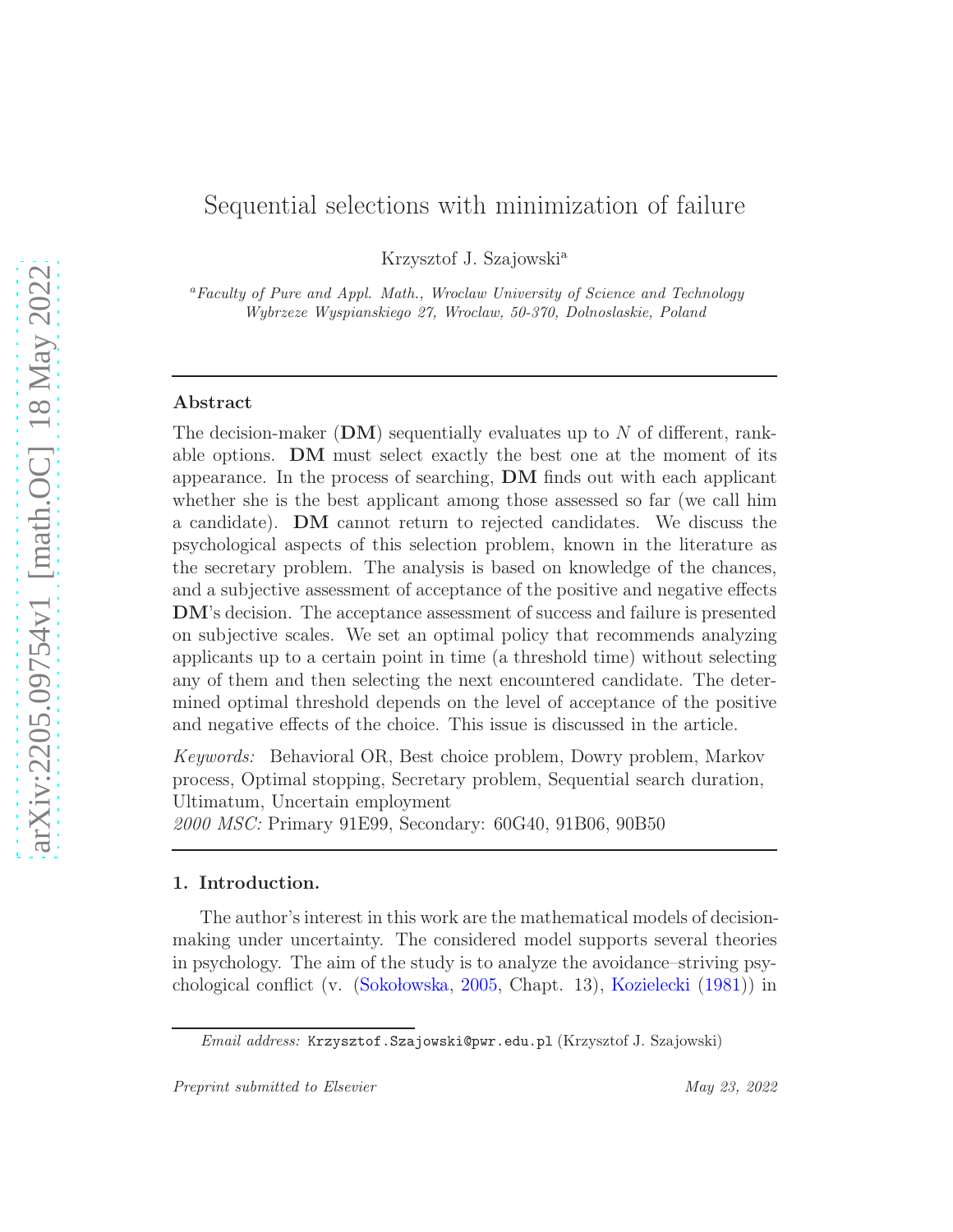<span id="page-1-0"></span>the selection process. The decision-maker (we then use the acronym DM to recall the decision-maker) tries to avoid risks and undesirable situations, and at the same time, he strives to achieve the desired, assumed goals. Adopting this approach leads to the search for a selection model based on the assumption that the final effect has two general states. One is equated with loss, danger, and worst results. The second is usually equated with the achievement of the assumed goal, which brings specific benefits. The choice is a strive-avoidance conflict. It expresses the split between "fear and greed" (v. [Coombs](#page-21-0) [\(1975\)](#page-21-0) introducing [Markowitz](#page-23-0) [\(1959](#page-23-0)) to psychology, cf. also Capinski and Kopp  $(2014)$  $(2014)$ ). Consider the model of sequential analysis of options in order to choose the best option that they are all different - so only one is the best and the choice of this one will satisfy him if all of them are not exhausted. The choice is risky because the options come in random order. However, it is easy to assess the probability that the analyzed object is the best. The results of the research on this model are known in the literature, both theoretical and experimental. In experimental research, attempts were made to assess to what extent the decision-makers correctly assess the chances that the tested object is the best. This was related to the expansion of information about the analyzed objects, which is justified by the real problems to which this type of model is applied, but does not answer the question about the role of motivational mechanisms, including personality-conditioned goals in the decision problem, in which the effect of the choice is to satisfy goals or failure. Here, how the way decisions are made is influenced by the conflict between "fear and hope". Such selection tasks can be found in the transplant profession. To put it simply, when an organ for transplantation appears, the pending patients are checked for compliance. One of the most important factors for the success of the procedure is the selection of the best patient for the available just now material at the hospital. There is a risk of transplant organ rejection with no compatible patient selection. This is a situation we fear. As a result of such a "matching" procedure, if a compatible patient is not selected early enough, we will lose the opportunity to perform the procedure due to the lack of a candidate for the procedure - this is another circumstance we are concerned about. The candidate's material and the chance of a better one will be significantly lower than the chance that the analyzed patient is the best (and we do not know this at the time of the examination because the remaining patients are to be examined later) (v. [Krasnosielska](#page-22-1) [\(2010\)](#page-22-1)).

The mathematical model of such a decision-making process, in various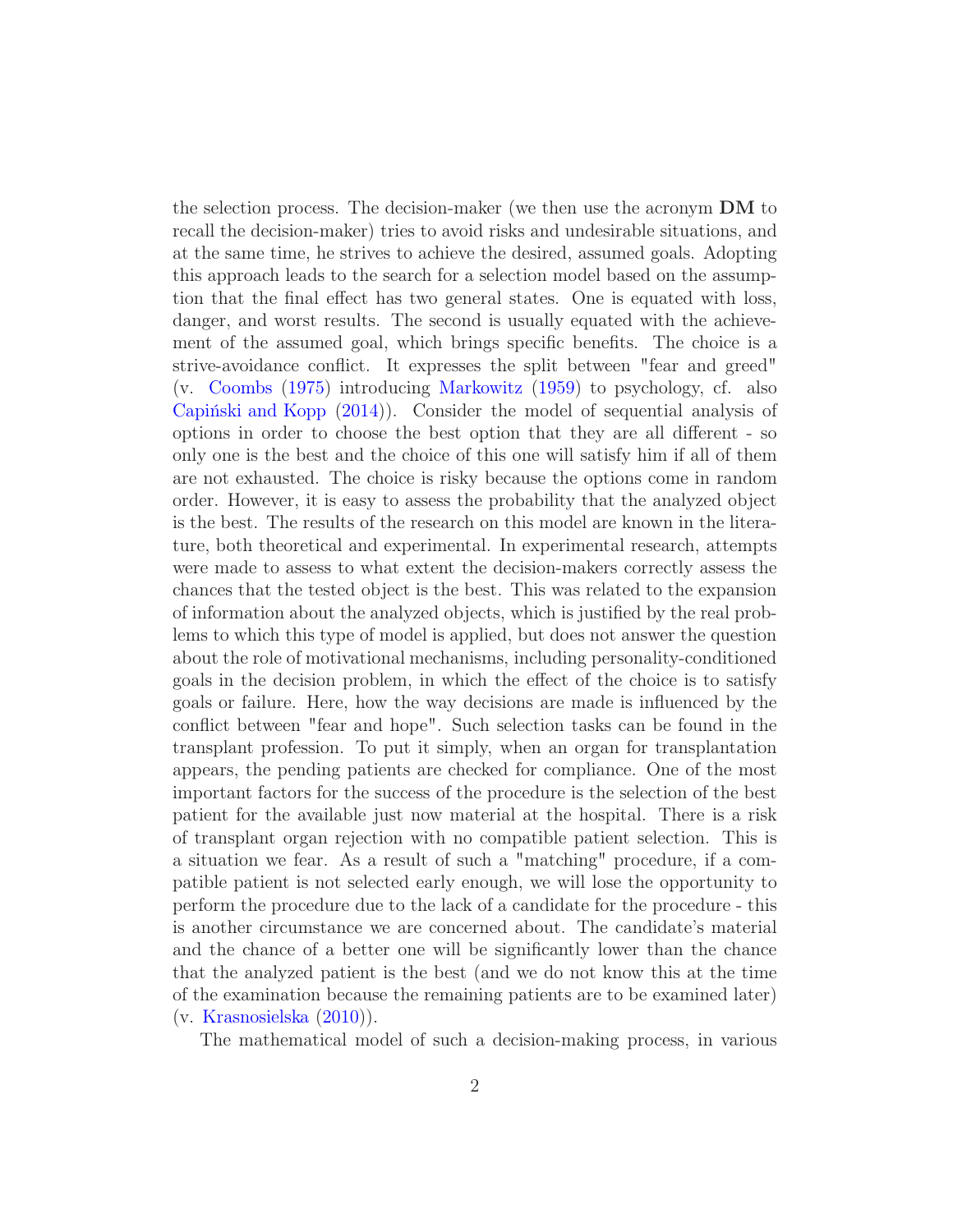<span id="page-2-0"></span>modifications, it is known as the *secretary problem* or the *best choice problem* (BCP). In a classic task, the pursuit of the goal is clear - we are looking for a strategy that maximizes the probability of success. Now, we will also analyze our attitude to failure by assessing the usefulness of each possible end of the decision-making process. This approach will explain the lack of the observed compliance of the decisions made with the optimal ones, determined in the model with known probabilities. This is a different approach than in [Seale and Rapoport](#page-24-1) [\(1997](#page-24-1)), where such a discrepancy is explained by an incorrect assessment of opportunities by DM.

Every unit of time, observation of the implementation of a random variable appears. Its evaluation, together with previous observations, is a source of knowledge aimed at selecting the best implementation at the time of its appearance. A precise description of the objective function and the properties of the observation sequence will allow distinguishing those elements of the modeled phenomenon that affect the rationalization of the procedure - the determination of the optimal strategy. The analyzed phenomenon is common, and we have examples for which the introduced model is a mathematical description. The observation of actual behavior and choices has led to the conclusion that the actions do not derive from model suggestions. Although, in solving every day problems, decision makers rarely do not seek guidance in mathematical models and the optimal or rational solutions delivered by them, but rather try to repeat the acceptable results obtained by strategies used in the past, an in-depth analysis of the mathematical models may prompt behaviorists to familiarize themselves with new observations concerning the psychological aspects of final consequence of the decision.

The purpose of further considerations is to show that one can try to influence rational behavior by pointing to seemingly insignificant factors. It is worth considering positive and negative effects of a choice decision - because the strategy is the result of an attempt to strengthen the expected effect and weaken the negative unwanted effects. This is true even when in the decision-making process is achieving a precise goal. If this information is related to preparing for an exceptional decision, e.g., buying expensive goods or choosing a life partner, then we rationalize the assessment of the moment when in our opinion we are ready to take the final action (choosing the best condition). There are mathematical models related to such a task, and their study is of interest to both mathematicians and psychologists. Theoretical and experimental analyzes were developed. The theoretical analysis of the models requires clarifying the details, for a better understanding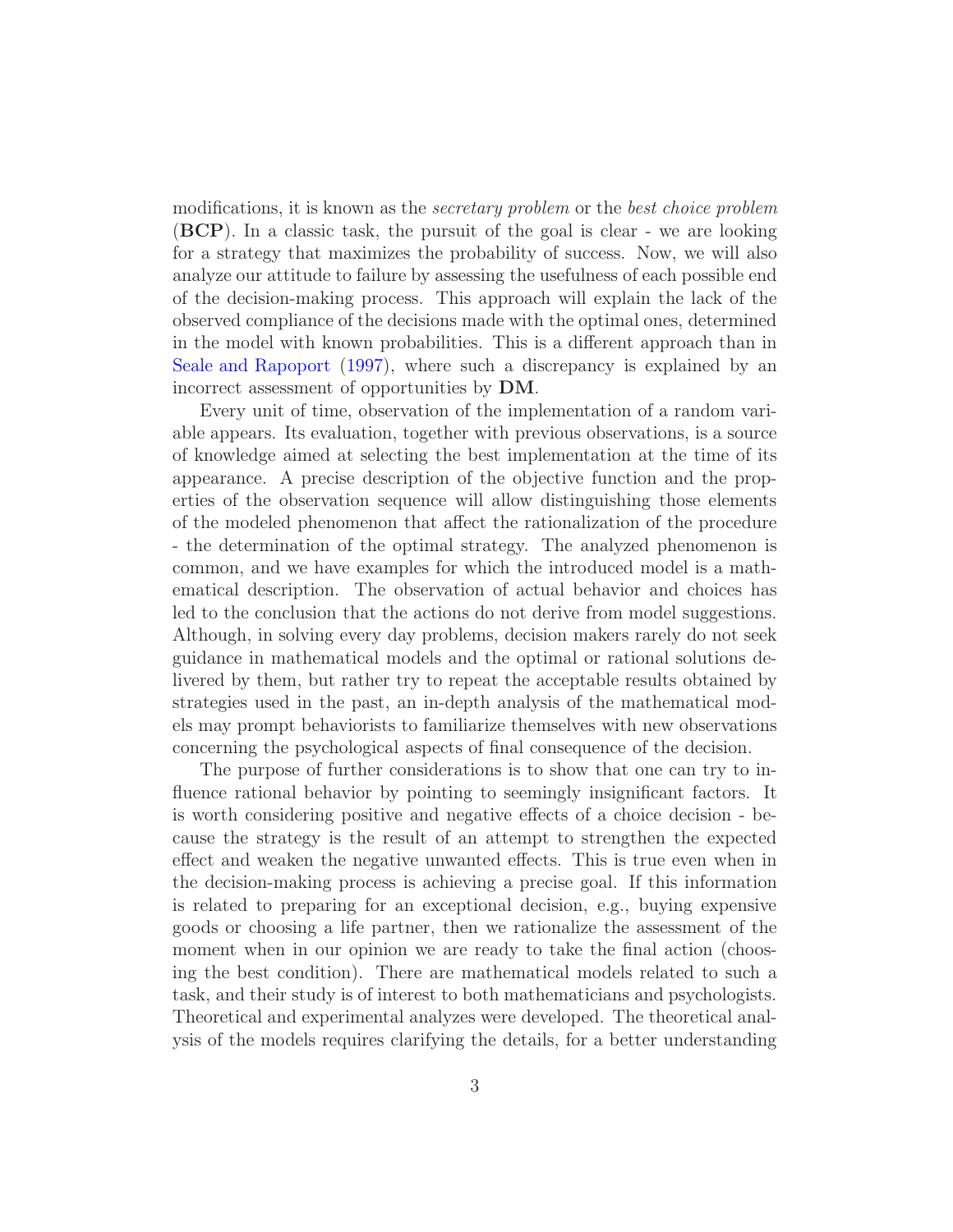<span id="page-3-1"></span>of the modeled phenomenon and greater consistency of assumptions with the cases encountered in practice. In seeking such an adjustment, the conditions in the adopted model can be weakened by the deviation from the actual natural decision-making process in relation to the suggested rational behavior achieved. This approach to the problem led to a theoretical analysis of models with weakened assumptions in the work of [Bearden](#page-20-1) [\(2006](#page-20-1)), supported by experimental studies by [Bearden et al.](#page-20-2) [\(2005\)](#page-20-2) and the theoretical model of the paper by [Chow et al.](#page-20-3) [\(1964\)](#page-20-3). To increase the usefulness of the [Bearden](#page-20-1)'s model, parameters can be introduced that take into account additional factors influencing the assessment of the situation in decision-makers [\(Szajowski](#page-25-0) [\(2009](#page-25-0)), [Ferenstein and Krasnosielska](#page-21-1) [\(2010\)](#page-21-1)). The classic, simplified selection model assumed that the individual observations do not have a specific, scalar value, the introduction of which in the Beardin's model allowed to explain the tendency to end the observation period earlier than in the classic model of ending the observation period and moving to making final decisions. The ability to take into account such aspects may also allow bene-fits from the analyses carried out in the work of Angelovski and Güth [\(2020\)](#page-20-4).

#### <span id="page-3-0"></span>1.1. A more complete problem of the best choice.

The crucial assumptions of the considered decision process, called in the former consideration the best choice problem, are following (v. [Gardner](#page-22-2) [\(1960a;](#page-22-2) [1960b\)](#page-22-3), [Dynkin](#page-21-2) [\(1963\)](#page-21-2), [Gilbert and Mosteller](#page-22-4) [\(1966\)](#page-22-4), [Freeman](#page-22-5) [\(1983](#page-22-5)), [Ferguson](#page-22-6) [\(1989](#page-22-6)), [Samuels](#page-24-2) [\(1991](#page-24-2)) and the monographs [Березовский, Гнедин](#page-20-5) [\(1984\)](#page-20-5)):

- 1. There is only one item needed.
- 2. The number of objects, N, is known in advance.
- 3. They are interviewed sequentially in a random order.
- 4. All the items can be ranked from the best to the worst without any ties. Moreover, the decision to accept or to reject an item under review must be based solely on the relative ranks of the viewed objects.
- 5. There is no recall to rejected items later.
- 6. DM is satisfied with nothing but the very best. In the case of choosing what he needs, the winning payoff is 1, otherwise 0.

The proposed mathematical model is based on suitable sequences of random variables and strategies, which are stopping times related to the observed sequences of relative ranks. The optimally means the maximization of the chance of realizing the plan of choosing the best option. It is well known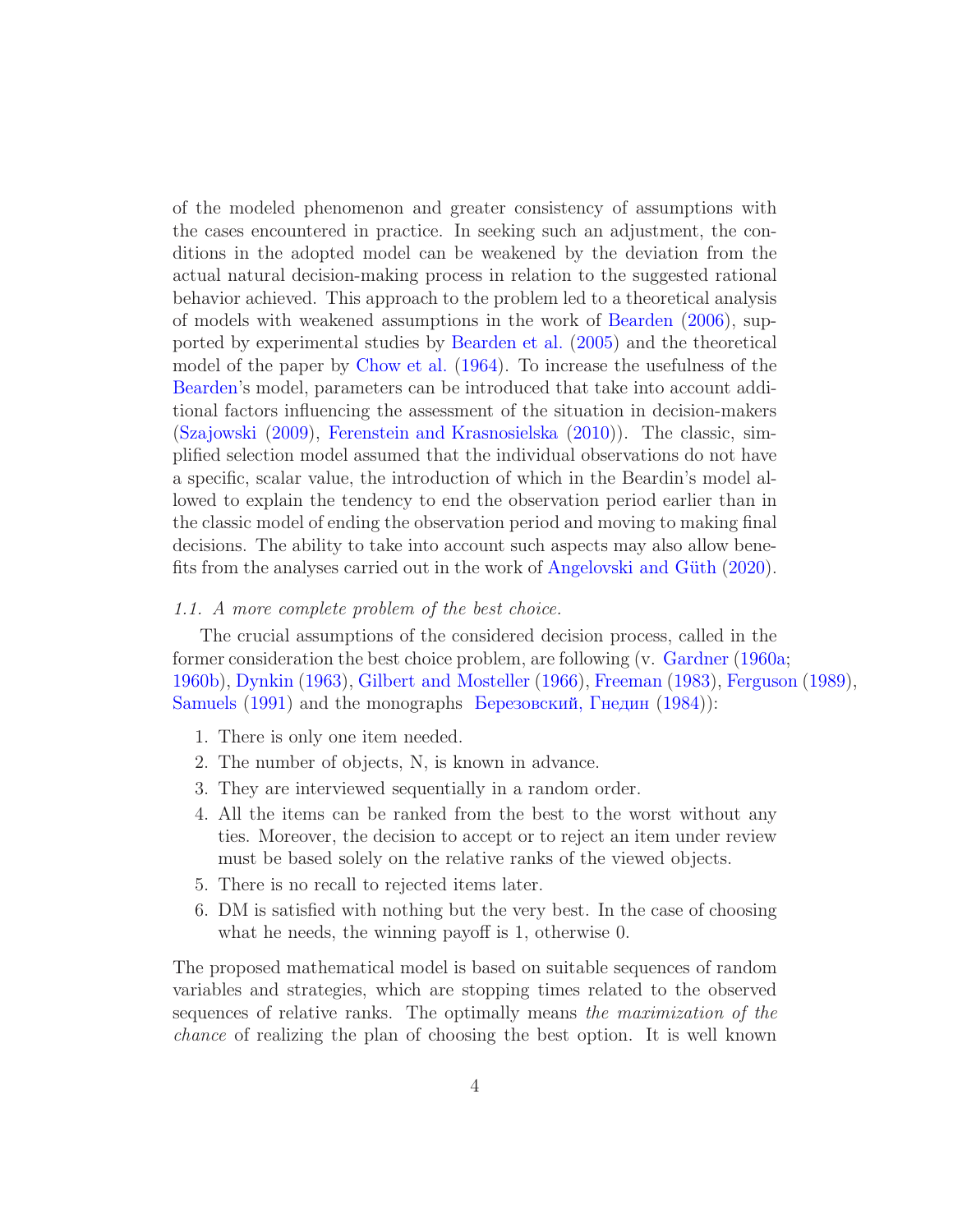<span id="page-4-2"></span>that the optimal selection time has the threshold form: at the beginning, we observe and register the relative ranks of the investigated objects. After reaching  $k^*$  item, you choose the first Relative Best. The strategy is appealing, and its simplicity was emphasized by extending it to the odds' algorithm (cf. [Bruss](#page-20-6)  $(2000)$  $(2000)$ ).

If the selector applies the theoretical solution, statistically the chance of success will be  $\frac{k^* - 1}{N}$  $\frac{x-1}{N}$ . It does not include all the final effects of the application of this strategy, which are reduced to three mutually exclusive events:

- $(\alpha)$  he is successful and chooses the best object;
- $(\beta)$  he fails because the object he chooses is not the best<sup>[1](#page-4-0)</sup>;
- $(\gamma)$  the decision maker will not succeed because the strategy used will not lead to the selection of an object.

The described events are exclusive, their observation and interpretation after the completion of the selection is unambiguous. The selector can take into account each of these events to a varying degree, which can be differentiated by allocating proportional wins and penalties, denoted by  $\alpha$ ,  $-\beta$  and  $-\gamma$ , respectively, where  $\alpha, \beta, \gamma \in [0, 1]^2$  $\alpha, \beta, \gamma \in [0, 1]^2$ .

We want to show that if the decision-maker focuses not only on the main goal, but is also not indifferent to him whether he makes a mistake in choosing the wrong object or its actions will not lead to a choice, he will still use a threshold strategy, but it will be different from the one he uses when these factors are not taken into account. We assume that a conscious decisionmaker attaches different importance to the potential effects of his decision. We evaluate the significance of each of the possible scenarios for the decisionmaker on a scale from 0 to 1. The higher its value, the more important this aspect is for the decision-maker - adverse events will have a negative impact, and the desired - positive ones.

<span id="page-4-0"></span><sup>&</sup>lt;sup>1</sup>Perhaps it is worth considering the degree of failure resulting from the fact that even if we focus our attention on choosing the best object, we will accidentally choose an object with an absolute rank close to the best. The chances of this are high as shown by the results obtained by [Quine and Law](#page-23-1) [\(1996](#page-23-1)). It is choice of a simple majority of positive and a simple minority of negative aspects hire.

<span id="page-4-1"></span><sup>2</sup> It is worth emphasizing that the end of the selection process cannot be described using the cost per observation (cf. Bartoszynı́ski and Govindarajulu [\(1978\)](#page-20-7), [Yeo](#page-25-1) [\(1998\)](#page-25-1)) or discounting (v. [Rasmussen and Pliska](#page-23-2) [\(1975/76\)](#page-23-2).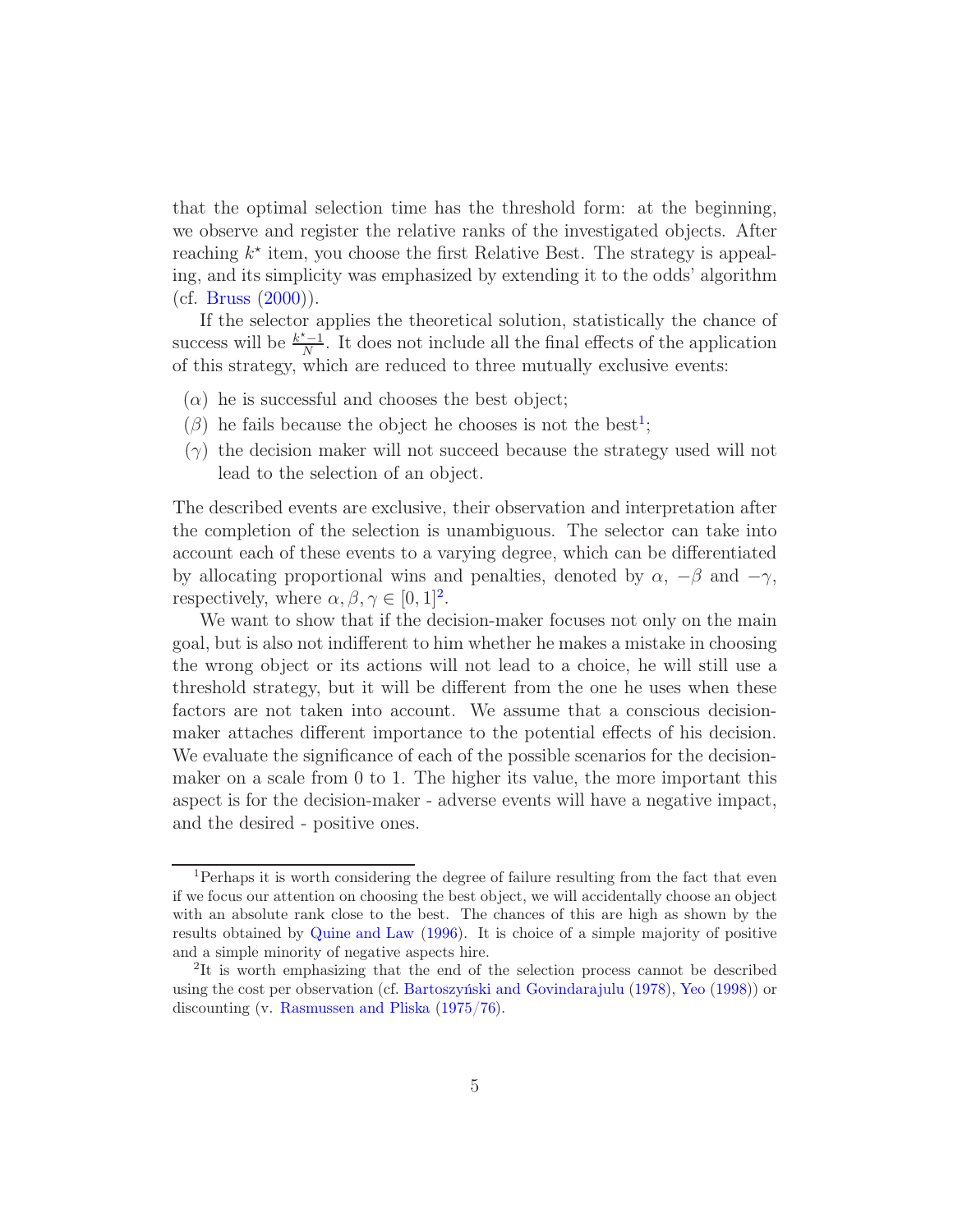# <span id="page-5-0"></span>1.2. The results.

The aim of the presented research is to analytically show the impact of the above issue on the form of the optimal strategy (optimal stopping time) and the expected selection time. There is a close relationship between the profit-loss ratio in the problem of choosing the best item for the duration of the decision-making process. It is difficult to predict the exact relationship of these quantities without a detailed analysis. The research covers the problem of choosing the best object, taking into account the penalty for choosing the wrong observation and a different penalty for not choosing the right one. This problem is also addressed when the access to the desired observation is uncertain, but it is possible to retry subsequent observations.

The rest of the paper is structured as follows. Section [2.1](#page-6-0) provides the formal model of the best item selection, when the decision maker is motivated and conditioned by the awareness of the decision made. These considerations are supported by the method of the optimal stopping for discrete-time Markov processes with a finite horizon, which are shortly recalled in Section [A.1](#page-18-0) of the Appendix. The solution has an analytical form which allows various applications. Section [3](#page-14-0) describes an analysis of the expected time of the selection process. We close with a few concluding remarks in Section [4.](#page-17-0)

#### 2. Sequential decision problems.

In this section we present the main results of the work. They concern the best object selection model (cf. Introduction in part [1.1\)](#page-3-0). We study optimal selection strategies in a model situation in which we analyze the attitude to risks. The technical side of the research comes down to the analysis of optimal stopping problems (v. Section [A.1](#page-18-0) where we remind the formulation of this optimization task). Next, we will show the details of risk approach modeling and the analytical form of optimal strategies. We will discuss the impact of risk attitudes (the level of "fear and hope") on optimal strategies. In the last part of this section, we will conduct a similar analysis in the event that the effects of the selection strategy are uncertain - the observed state predicts our expectations but may not be available. This unavailability is an additional risk factor that we propose to include in the model. If the stream of available options is not exhausted, the search continues (v. [Smith](#page-24-3) [\(1975](#page-24-3))).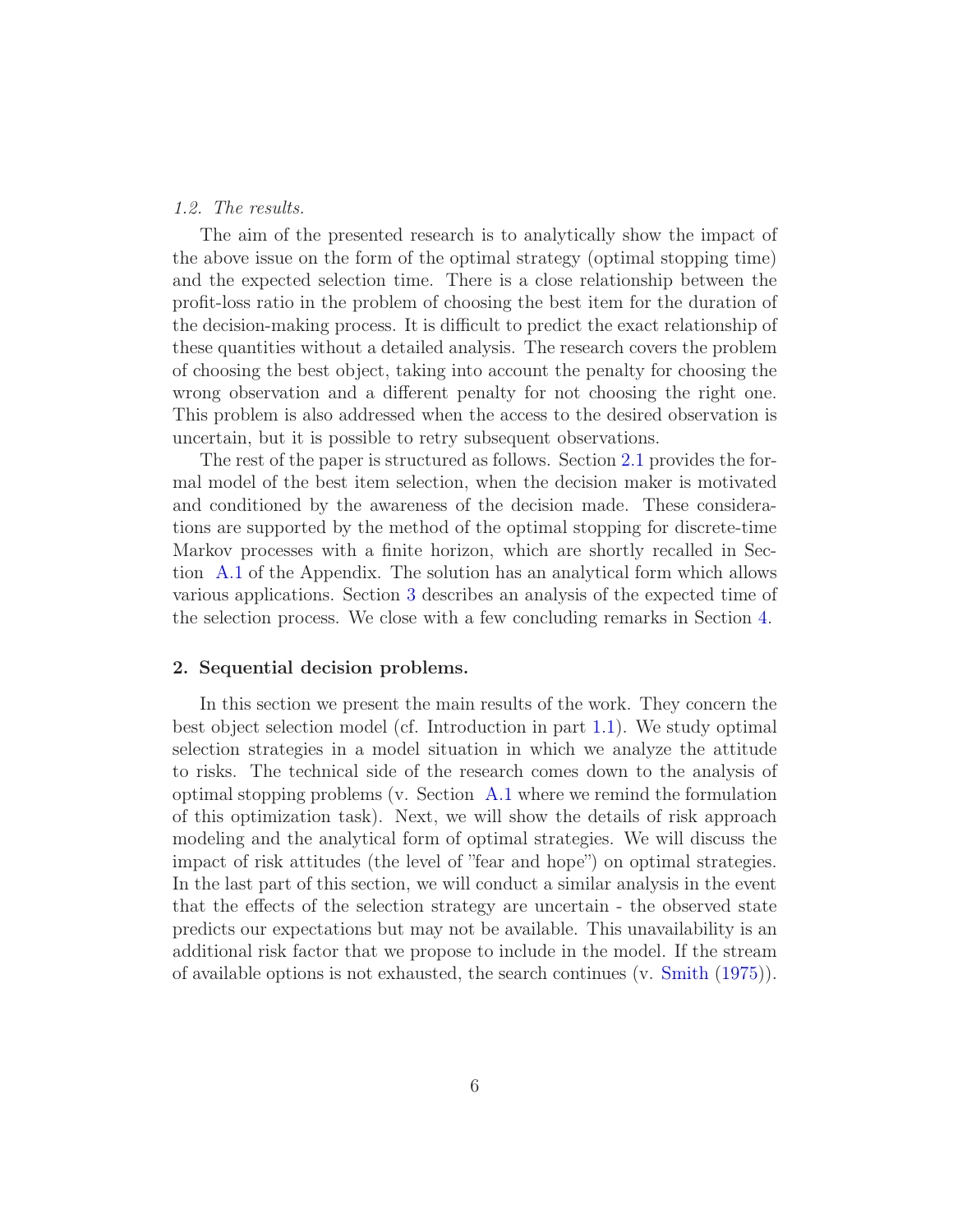#### <span id="page-6-2"></span><span id="page-6-0"></span>2.1. The attitude towards risk in the problems of choosing the best object.

One of the basic sequential selection models is the simple secretary problem described in Section  $1.1<sup>3</sup>$  $1.1<sup>3</sup>$  $1.1<sup>3</sup>$  $1.1<sup>3</sup>$ . The decision maker interviews exactly N options which are sequentially presented in random order. He can make one choice without recall to past decision stages. The DM is rewarded by  $\alpha$  $(-\beta)$ , if he accepts an option which is (is not) absolutely best. Doing so does not always lead to the selection of one of the available options. Since the selector's task is to select an object with specific properties, if in the decision-making process it reaches the last possible option, and it is not desired, it means that the strategy used does not allow for the selection of a potential good solution.

With the sequential observation of the applicants, we connect natural probability space  $(\Omega, \mathcal{F}, P)$ . The elementary events  $\omega \in \Omega$  are the permutation  $\ell_1, \ell_2, \ldots, \ell_N$  of all applicants, and the probability measure **P** is the uniform distribution on  $\Omega$ . For the sake of attention, let's assume that  $\ell_j$ is the j-th applicant's label, and  $\ell_i \neq \ell_j$  when  $i \neq j$ . Applicants apply the permutation order. Let  $Z_k = \#\{1 \leq j \leq N : \ell_j \leq \ell_k\}$  be the absolute rank of the k-th applicant, and  $Y_k = \#\{1 \leq j \leq k : \ell_j \leq \ell_k\}$  its relative rank. The observable sequence of relative ranks  $Y_k$ ,  $k = 1, 2, ..., N$  defines the sequence of the  $\sigma$ -fields  $\mathcal{F}_k = \sigma(Y_1, \ldots, Y_k)$ ,  $k = 1, 2, \ldots, N$ . The random variables  $Y_k$  are independent and  $P(Y_k = i) = 1/k$  for  $i \in \{1, 2, ..., k\}$ . Denote  $S^N$ the set of all Markov times  $\tau$  with respect to the  $\sigma$ -fields  $\{\mathcal{F}_k\}_{k=1}^N$  bounded by N. We want to forecast, on the basis of relative ranks, the moment of the appearance of the object with the lowest absolute rank. The success is granted by  $\alpha$  and the failure is penalized by  $\beta$ . The case of no choice gives the penalty  $\gamma$ . This assumption should be taken into account by extending the state space  $\mathbb{E} = \{1, 2, ..., N\} \cup \{\partial\}$ , where  $\partial$  is the absorbing state which concerns the situation when, while searching for the object with the lowest rank, we miss the moment of its appearance and no new candidate will appear during further search.

Therefore, taking into account the risk (omitting the last opportunity to pick the desired object or accept the one that is not the best) and purpose (choosing the best), the objective for DM is to maximize the expected payoff.

<span id="page-6-1"></span><sup>3</sup>For wider references and history of the secretary problem the reader is reffered to philo-sophical review paper by [Ferguson](#page-22-6) [\(1989](#page-22-6)) and in the monograph by [Березовский, Гнедин](#page-20-5) [\(1984\)](#page-20-5).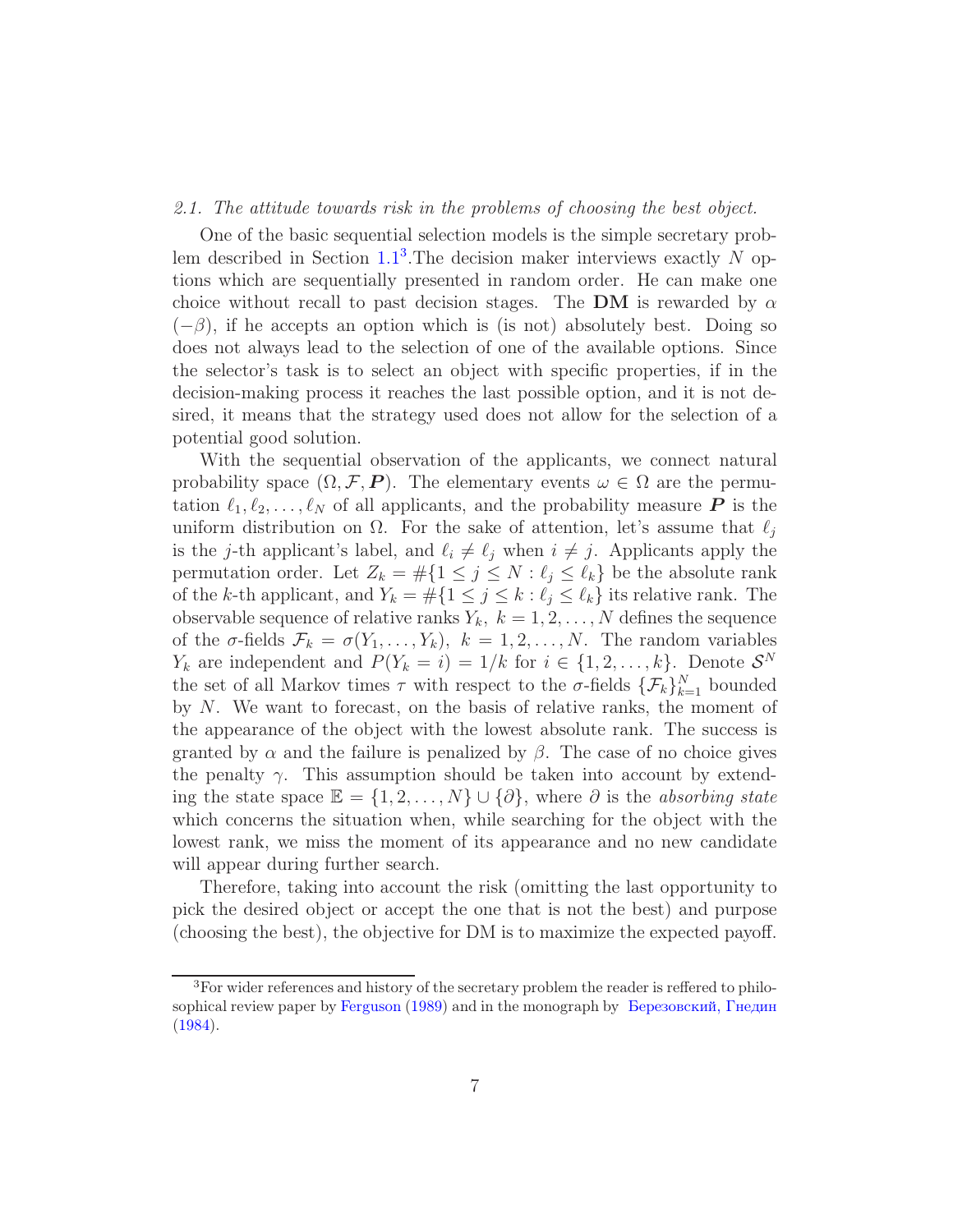<span id="page-7-1"></span>It is an attitude towards risk in the problems of choosing the best object (v. [Weber et al.](#page-25-2) [\(2002\)](#page-25-2)). The task comes down to determining the value of the problem

$$
v = \sup_{\tau \in \mathcal{S}^N} \left[ \alpha \mathbf{P} \{ \omega : Z_{\tau} = 1, \tau \le N \} - \beta \mathbf{P} \{ \omega : Z_{\tau} \neq 1, \tau \le N \} \right] \tag{1}
$$

$$
-\gamma \mathbf{P} \{ \omega : Z_{\tau} \neq 1, \tau \ge N \} \right].
$$

and proving the existence of some strategy  $\tau^*$ 

<span id="page-7-0"></span>
$$
[\alpha \mathbf{P}\{\omega : Z_{\tau^*} = 1, \tau^* \le N\} - \beta \mathbf{P}\{\omega : Z_{\tau^*} \neq 1, \tau^* \le N\} \tag{2}
$$
  

$$
-\gamma \mathbf{P}\{\omega : Z_{\tau^*} \neq 1, \tau^* \ge N\}] = v,
$$

which maximizes the probability of selecting the best facility and at the same time minimizes the risk of ending the procedure without selecting or selecting an unsatisfactory facility. If such a strategy exists, it should be defined and described so that it is understandable to the average decision maker. The event  $\{\omega : Z_{\tau^*} = 1, \tau^* \leq N\}$  will be called  $\mathbf{DM}_{\text{win}}$ .

The problem can be reduced to the optimal stopping problem for the homogeneous Markov chain (v[.Dynkin and Yushkevich](#page-21-3) [\(1969\)](#page-21-3), [Szajowski](#page-25-3) [\(1982\)](#page-25-3)) with suitable payoff functions. With the above-adopted method of defining the best object, the decision-maker should be interested in applicants with relative ranks 1. It will be called the *candidate*. We will therefore describe the moments when there is a chance for success for him. Let  $W_1 = 1.$  Define  $W_t = \inf\{r > W_{t-1} : Y_r = 1\}, t > 1, (\inf \emptyset = \partial).$  $(W_t, \mathcal{F}_t, \mathbf{P}_r)_{t=1}^N$ ,  $r \in \mathbb{E}$ , is the homogeneous Markov chain with the state space  $\mathbb{\bar{E}} = \{1, 2, ..., N\} \cup \{\partial\}, \mathcal{F}_t = \sigma(W_1, W_2, ..., W_t)$  and the following onestep transition probabilities:  $p(r, s) = P\{W_{t+1} = s \mid W_t = r\} = \frac{r}{s(s-1)}$ if 1 ≤  $r < s \le N$ ,  $p(r, \partial) = 1 - \sum_{s=r+1}^{N} p(r, s)$ ,  $p(\partial, \partial) = 1$  and 0 otherwise. The transition probability  $p(r, s)$  is the chance that next candidate appears at moment  $s$  given that at current moment  $r$  is the relative 1 (i.e.  $Y_r = 1$ ). When the DM reaches the state  $\partial$ , the process automatically stops and should pay penalty  $\gamma$ . Let  $f : \mathbb{E} \to \mathbb{R}$ . The operator  $\boldsymbol{T} f(k) \,=\, \boldsymbol{E}_k f(W_1) \,=\, \sum_{s\in \bar{\mathbb{E}}} f(s) p(k,s) \,=\, \sum_{s=k+1}^N p(k|s) f(s) \,+\, f(\partial) p(k|\partial),$ where  $\mathbf{E} f(\cdot)$  is the expected value with respect to transition probabilities. The option under consideration at the moment  $k$  which is the candidate for the winning choice should be the relative first. The process is called to be in the state k, where  $1 \leq k \leq n$ , if the decision maker has the k-th option to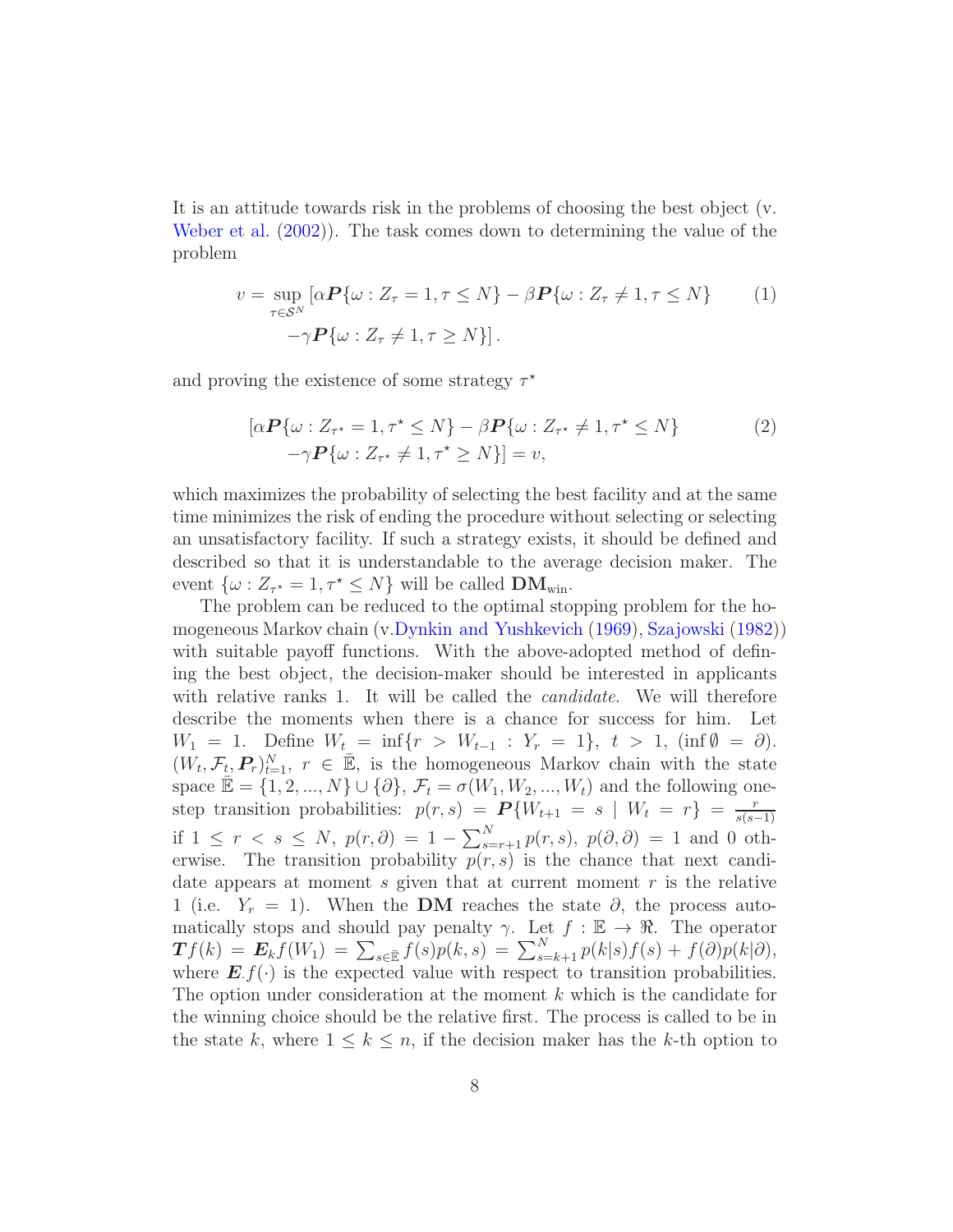<span id="page-8-3"></span>be a candidate. Let us assume that no stop has been made until the state  $k$ . When choosing this option, the expected reward is equal

<span id="page-8-1"></span>
$$
g(k) = \begin{cases} (\alpha + \beta)\frac{k}{N} - \beta. & \text{if } k \in \{1, 2, ..., N\} \\ -\gamma & \text{otherwise.} \end{cases}
$$
(3)

The classical secretary problem is the case when  $\alpha = 1$  and  $\beta = 0$  (cf. [Sakaguchi](#page-24-4) [\(1984\)](#page-24-4), [Ferguson](#page-22-7) [\(2016\)](#page-22-7)). The case of penalty equals  $\beta = 1$  is also ibid (see also [\(Ribas,](#page-23-3) [2019,](#page-23-3) sec. 5.2)). The main objective to investigate is to check the player's strategy behavior for their various values. The additional effect is the observation that the optimal strategy could be derived based on the odds-theorem (cf. [Bruss and Paindaveine](#page-20-8) [\(2000](#page-20-8)), [Bruss](#page-20-6) [\(2000\)](#page-20-6), [Dendievel](#page-21-4)  $(2013)$ ).

Denote  $V(k)$  the maximum expected payoff when the process  $W_t$  is in the state  $k$ . The optimality principle of dynamic programming gives the equation:

$$
V(k) = \max\{g(k), TV(k)\}\
$$
  
=  $\max\{(\alpha + \beta)\frac{k}{N} - \beta, \sum_{j=k+1}^{N} \frac{k}{j(j-1)}(\gamma + V(j)) - \gamma\},$  (4)

 $k = 1, 2, ..., N, V(N) = \alpha.$ 

It is worth emphasizing that the equation [\(4\)](#page-8-0) is different from the analogous one in the classic BCP due to the different payout function. Thus, one can expect a different optimal strategy (optimal stopping time) and a chance to choose the best object when applying it. Let us define

<span id="page-8-2"></span><span id="page-8-0"></span>
$$
H_{k,N} = \sum_{j=k}^{N-1} \frac{1}{j},\tag{5}
$$

where  $\frac{k}{N}H_{k,N}$  is the chance that the next candidate appears at moment  $j > k$ given that at the current moment  $k$  is also the candidate.

Theorem 2.1 (The value and the optimal threshold.). The solution of  $(4)$  is

$$
V(k) = \begin{cases} \frac{k^* - 1}{N} \left( (\alpha + \beta) H_{k^*,N} + \beta - \gamma \right) - \beta & \text{for } k = 1, 2, \dots, k^* - 1\\ (\alpha + \beta) \frac{k}{N} - \beta & \text{for } k = k^*, \dots, N, \end{cases}
$$
(6)

where  $k^*$  is the integer k for which  $H_{k-1,N} \geq \frac{\alpha + \gamma}{\alpha + \beta} > H_{k,n}$ .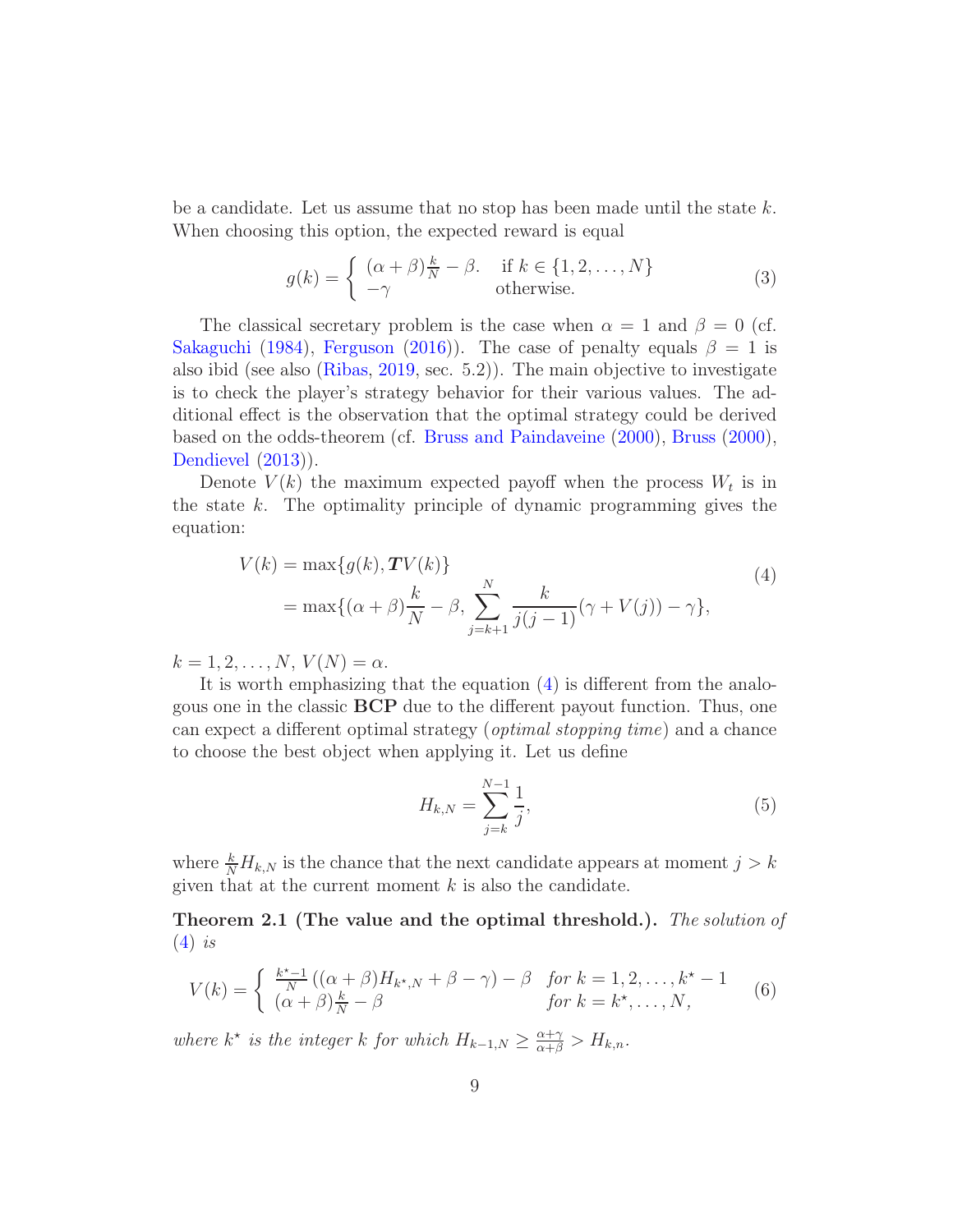<span id="page-9-5"></span>PROOF. The proof is based on the construction of the one-step look-ahead stopping region

$$
B = \{k : g(k) \ge \mathbf{E}_k g(W_1)\}
$$
  
=  $\{k : (\alpha + \beta) \frac{k}{n} - \beta \ge \frac{k}{n} ((\alpha + \beta)H_{k,n} + \beta - \gamma) - \beta$   
=  $\{k : H_{k,n} \le \frac{\alpha + \gamma}{\alpha + \beta}\}.$ 

This is the optimal stopping region, since the conditions for the monotone case of [Chow et al.\(1971](#page-20-9)) (see also [Shiryaev](#page-24-5) [\(2008](#page-24-5))) are fulfilled. The asymptotic result is evident.  $\Box$ 

<span id="page-9-1"></span>Table 1: The optimal thresholds and the probability for choosing the best applicant when  $\alpha = 1$  and some levels of penalty for each type of failure.

| $\beta$      | $t^*(1,\beta,\gamma)$                             | $P(DM_{win})$                                  |
|--------------|---------------------------------------------------|------------------------------------------------|
| $\mathbf{1}$ | 0 $\exp(-.5) \approx 0.60653$                     | $\frac{1}{2}$ exp $(-.5) \cong 0.30327$        |
| 0.75         | $0.25 \parallel \exp(-\frac{5}{7}) \cong 0.48954$ | $\frac{5}{7} \exp(-\frac{5}{7}) \cong 0.34967$ |
| $\beta_0$    | $\beta_0$   exp(-1) $\approx 0.36788$             | $\exp(-1) \cong 0.36788$                       |
| 0.25         | $0.75 \parallel \exp(-\frac{7}{5}) \cong 0.24660$ | $\frac{7}{5} \exp(-\frac{7}{5}) \cong 0.34524$ |
| ()           | $\exp(-2) \cong 0.13534$                          | $2 \exp(-2) \approx 0.27067$                   |

<span id="page-9-3"></span>**Corollary 2.2.** The optimal strategy of the decision maker is  $\tau^* = \inf\{1 \leq \tau\}$  $k \leq n$ : the first stage  $k \geq k^* - 1$ .

In other words, the optimal policy is to reject the first  $k^* - 1$  options and then to accept the first candidate thereafter.

Corollary 2.3. When  $N \to \infty$  we have:

$$
t^* = t^*(\alpha, \beta, \gamma) = \lim_{N \to \infty} \frac{k^*}{N} = \exp\left(-\frac{\alpha + \gamma}{\alpha + \beta}\right)
$$
(7)

$$
V(0^+) = \lim_{N \to \infty} \frac{k^* - 1}{N} \left( (\alpha + \beta) H_{k^*,N} + \beta - \gamma \right) - \beta \tag{8}
$$

<span id="page-9-4"></span><span id="page-9-2"></span><span id="page-9-0"></span>
$$
= (\alpha + \beta) \exp\left(-\frac{\alpha + \gamma}{\alpha + \beta}\right) - \beta \tag{9}
$$

$$
\mathbf{P}(DM_{win}) = \frac{\alpha + \gamma}{\alpha + \beta} \exp\left(-\frac{\alpha + \gamma}{\alpha + \beta}\right). \tag{10}
$$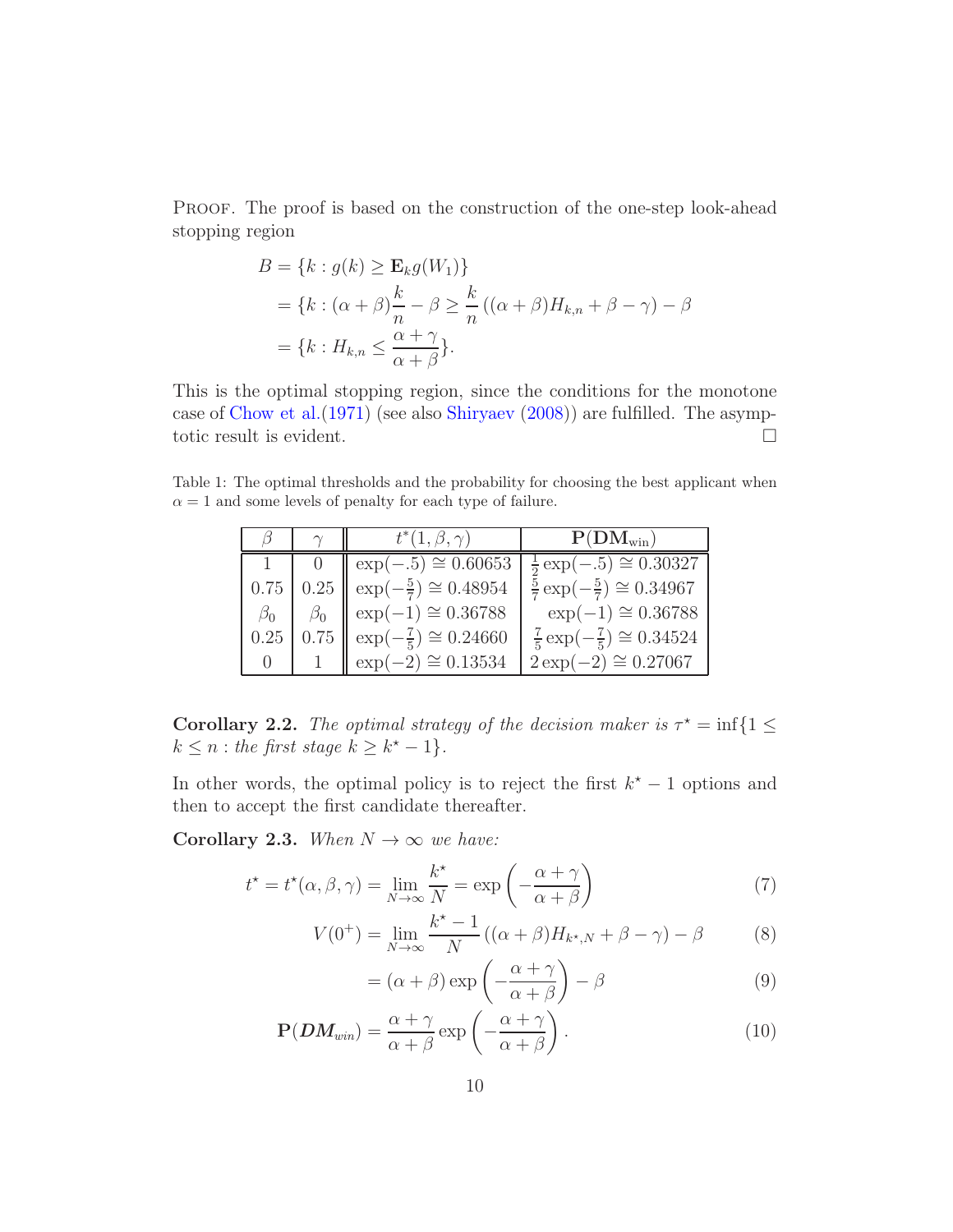<span id="page-10-2"></span>The proof of asymptotic dependency is based on the approximation of difference equations by differential equations (cf. [Dynkin and Yushkevich](#page-21-3) [\(1969\)](#page-21-3), [Mucci](#page-23-4) [\(1973b\)](#page-23-4), [Mucci](#page-23-5) [\(1973a\)](#page-23-5), [Szajowski](#page-25-3) [\(1982\)](#page-25-3)). The thresholds behavior as function of  $\alpha$ ,  $\beta$  and  $\gamma$  according the formulae [\(7\)](#page-9-0) is presented on Figures [1](#page-10-0) and [2](#page-12-0) (i.e. optimal thresholds of the problem [\(2\)](#page-7-0)). The probability of success of the optimal strategy and optimal threshold for some levels of concern about choosing the wrong option or not being able to make a selection are presented in Table [1.](#page-9-1) Increasing the fear of being left without selection speeds up the acceptance of candidates, while the fear of getting the wrong option tends to delay one.

<span id="page-10-0"></span>

Figure 1: Thresholds behavior as function of  $\alpha$ ,  $\beta$  and  $\gamma$  in the optimal Markov time of the problem [\(2\)](#page-7-0).

#### <span id="page-10-1"></span>2.2. Penalize the wrong choice when an uncertain employment is possible.

Let us consider the selection problem of Section [2.1](#page-6-0) and assume that the solicited candidate can refuse the proposal with probability  $1 - p$  (cf. [Smith](#page-24-3) [\(1975\)](#page-24-3)). Meeting with rejection, the selector has the right and obligation to further search. With each new candidate, the situation may repeat itself: the candidate to whom we propose may refuse, but there is also a risk that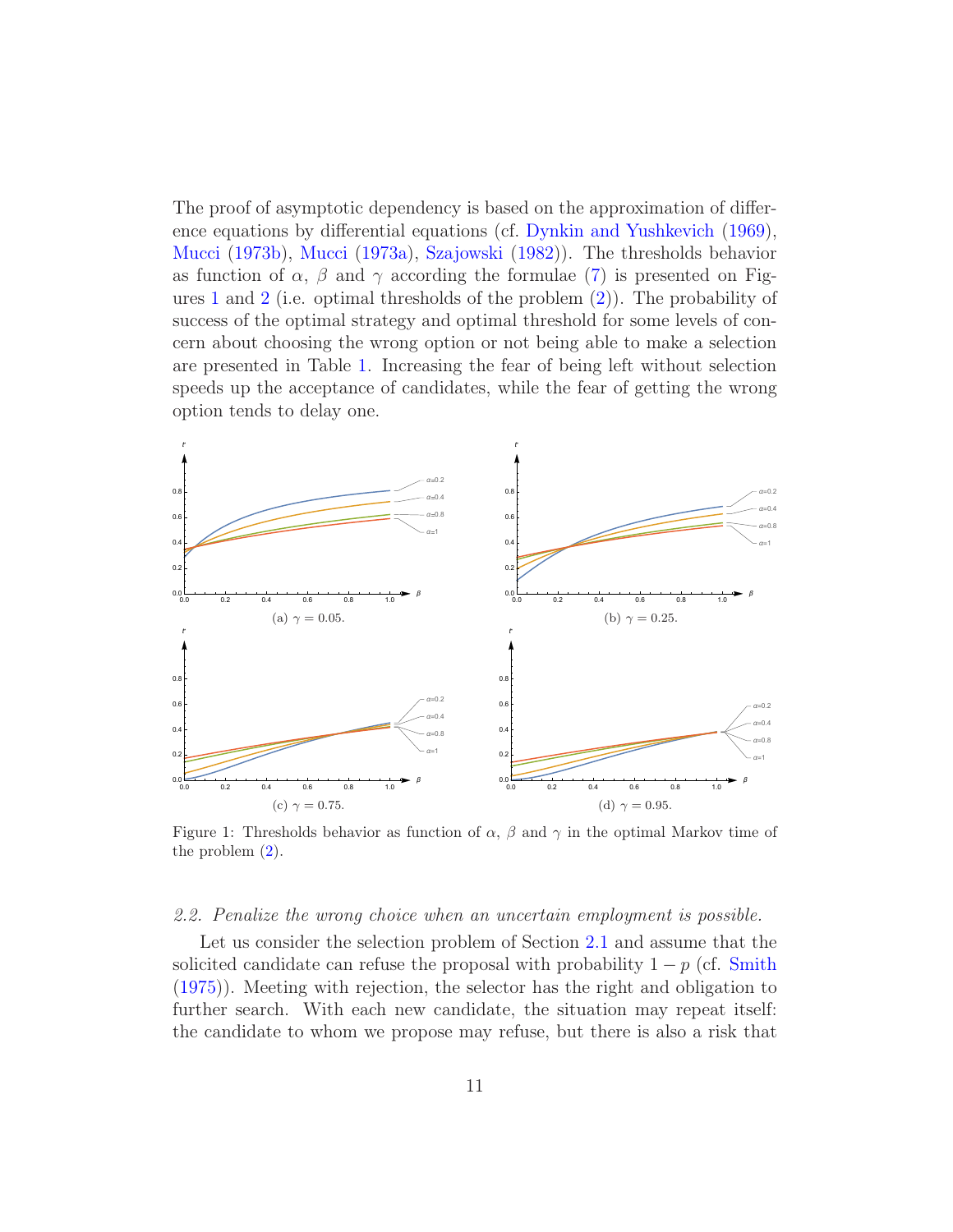the candidate (i.e., new and relatively first) will not appear. Then, there is an additional loss related to the lack of candidates. The availability of the candidate is modeled by a sequence of binary random variables. Choosing the option given availability, the expected reward is defined by [\(3\)](#page-8-1). Denote  $U(k)$  the maximum expected payoff when the process is in the state k. By assumption  $U(\partial) = -\gamma$ . The optimality principle of the dynamic programming gives the equation:

<span id="page-11-0"></span>
$$
U(k) = \max \{ pg(k) + (1 - p)Tg(k), TU(k) \}
$$
\n
$$
= \max \{ p[(\alpha + \beta)\frac{k}{N} - \beta] + (1 - p) \left[ \sum_{j=k+1}^{N} \frac{k}{j(j-1)} U(j) - \gamma \frac{k}{N} \right],
$$
\n
$$
\left[ \sum_{j=k+1}^{N} \frac{k}{j(j-1)} U(j) - \gamma \frac{k}{N} \right] \},
$$
\n(11)

 $k = 1, 2, \ldots, N$ ,  $U(N) = p(\alpha + \gamma) - \gamma$ . The state k belongs to the stopping region iff  $g(k) \geq TU(k)$ .

Note that [\(11\)](#page-11-0) covers the case of the classic problem of choosing the best object when we put  $\alpha = 1, \beta = \gamma = 0$ . Let  $v(t) = \lim_{N \to \infty} (TU(k) + \gamma \frac{k}{N})$  $\frac{k}{N}$ such that  $\lim_{N\to\infty}\frac{k}{N}=t\in(0,1].$  On the left hand side a neighborhood of 1 on limit of  $(11)$  we can observe that

<span id="page-11-1"></span>
$$
v(t) = \int_{t}^{1} \frac{t}{s^2} \left[ [(\alpha + \beta)s - \beta] p + (1 - p) [v(s) - \gamma s] \right] ds, \tag{12}
$$

with the boundary condition  $v(1) = 0$ .

**Lemma 2.4.** The equation  $(12)$  has a solution

$$
v(t) = \frac{\alpha p + \beta - (1 - p)\gamma}{1 - p} (t^p - t) + \beta t - \beta.
$$

The function  $g(t)$  is increasing and it has one intersection with  $v(t) - \gamma t$ . The solution  $t^*$  of the equation  $g(t) = v(t)$  in  $(0, 1]$  is the optimal threshold for the strategy. The equation

$$
(\alpha + \beta)t - \beta = \frac{\alpha p + \beta - (1 - p)\gamma}{1 - p} (t^p - t) + (\beta - \gamma)t - \beta
$$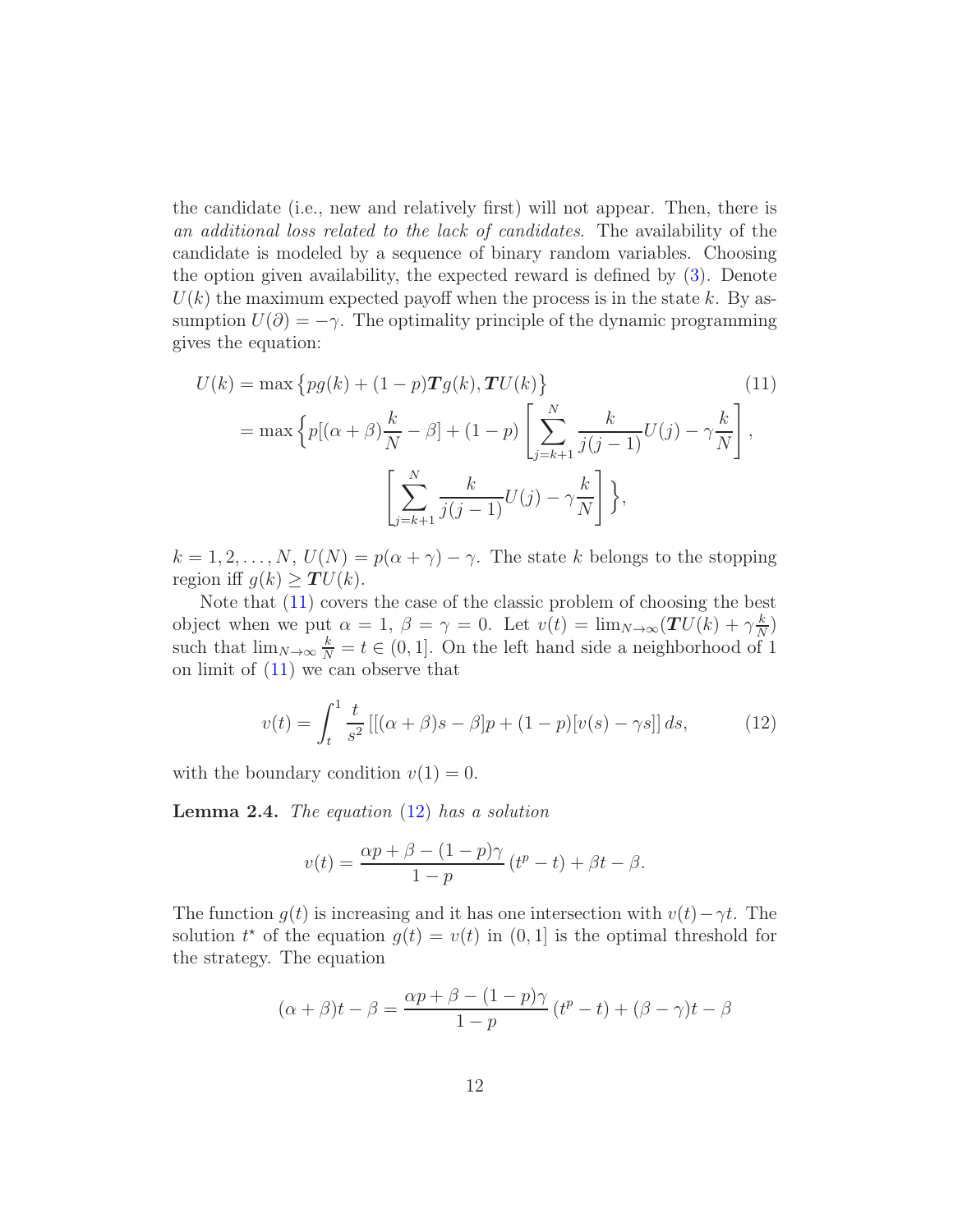can be reformulated to

$$
\frac{p\alpha + \beta - (1 - p)\gamma}{1 - p}t^p = \frac{\alpha + \beta}{1 - p}t.
$$

This implies

$$
t^* = \left(\frac{p\alpha + \beta - (1-p)\gamma}{\alpha + \beta}\right)^{\frac{1}{1-p}}.
$$

<span id="page-12-1"></span><span id="page-12-0"></span>

Figure 2: Thresholds as function of  $\alpha$  and  $\beta$  for  $\gamma = .05$  and  $p = .95$ .

# Theorem 2.5 (BCP with uncertain emplyment.). The asymptotic solution of  $(11)$  is

$$
u(t) = \begin{cases} p[(\alpha + \beta)t - \beta] + (1 - p)[v(t) - \gamma t] & \text{for } t \ge t^*, \\ (\alpha + \beta)t^* - \beta & \text{for } t < t^*. \end{cases}
$$
(13)  
= 
$$
\begin{cases} \frac{p(\alpha + \beta) + (1 - p)(\beta - \gamma)}{1 - p}(t^p - t) + (\beta - \gamma)t - \beta & \text{for } t \ge t^*, \\ (\alpha + \beta)t^* - \beta & \text{for } t < t^*. \end{cases}
$$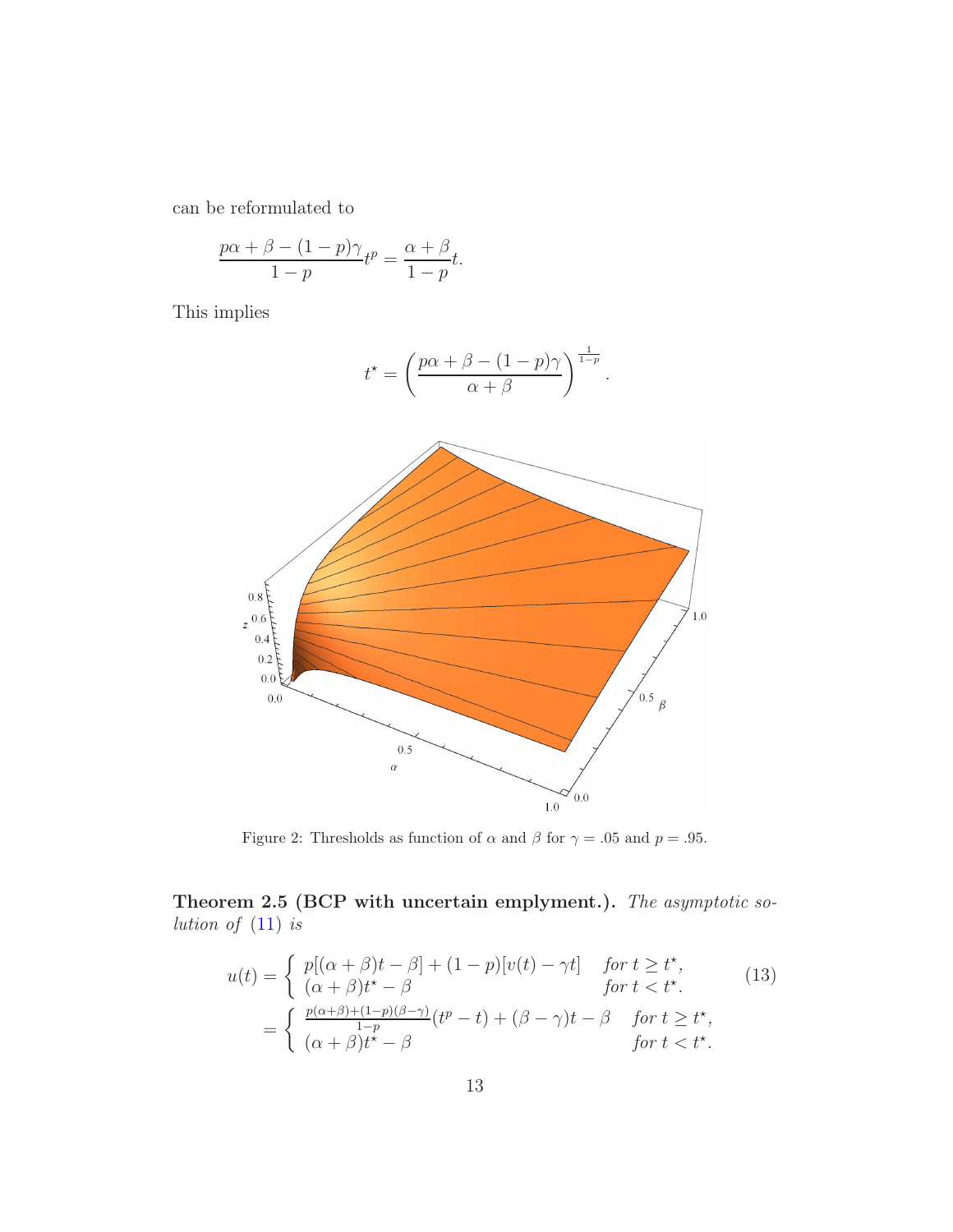<span id="page-13-5"></span>PROOF. The proof is based on the limit in the construction of the one-step look ahead stopping region<sup>[4](#page-13-0)</sup>. Based on the functional equation  $(11)$  the function  $\hat{u}(t) = \lim_{N \to \infty} \mathcal{T}U(k)$  should fulfill the integral equation

$$
\hat{u}(t) = \int_{t}^{1} \frac{t}{s^2} \left[ p((\alpha + \beta)s - \beta) + (1 - p)(\hat{u}(s) - \gamma s) \right] ds, \tag{14}
$$

with the boundary condition  $\hat{u}(1) = \gamma$ . The equivalent differential equation has the form

<span id="page-13-1"></span>
$$
\hat{u}'(t) = p\frac{\hat{u}(t)}{t} + p\frac{\beta}{t} - (p(\alpha + \beta) - (1 - p)\gamma) \text{ with } \hat{u}'(1) = -\gamma. \tag{15}
$$

The solution of the equation [\(15\)](#page-13-1)

$$
\hat{u}(t) = \frac{p(\alpha + \beta) + (1 - p)(\beta - \gamma)}{1 - p}(t^p - t) + \beta t - \beta.
$$
 (16)

The state  $k \approx Nt$  on the border of the one-step look ahead region fulfills the equation  $(\alpha + \beta)t - \beta = \hat{u}(t) - \gamma t$  and, by  $(15)$ ,  $\hat{u}(t) = \frac{p\alpha + \beta - (1-p)\gamma}{1-p}(t^p - t) +$  $\beta t - \beta$ . It implies the asymptotic stopping region

$$
B = \{t \in (0,1] : t \ge \left(\frac{p(\alpha+\beta)+(1-p)(\beta-\gamma)}{\alpha+\beta}\right)^{\frac{1}{1-p}}\}.
$$

This is the optimal stopping region, since the conditions for the monotone case of [Chow et al.](#page-20-9) [\(1971\)](#page-20-9) are fulfilled. These conclude the thesis.  $\Box$ 

<span id="page-13-3"></span>Corollary 2.6. The optimal strategy for the best choice problem with uncertain employment and the penalties is to accept the relatively best until the chosen one accepts the proposal, starting from the moment

<span id="page-13-4"></span><span id="page-13-2"></span>
$$
t^{\star}(\alpha,\beta,\gamma,p) = \left(\frac{p\alpha+\beta-(1-p)\gamma}{\alpha+\beta}\right)^{\frac{1}{1-p}}.\tag{17}
$$

Let us observe that  $\lim_{p\to 1} t^*(\alpha, \beta, \gamma, p) = \exp\left(-\frac{\alpha+\gamma}{\alpha+\beta}\right)$  $\frac{\alpha+\gamma}{\alpha+\beta}$  as stated in Corollary  $(2.3)$  (v. formulae [7\)](#page-9-0).

<span id="page-13-0"></span><sup>4</sup>Stopping region when the current observation is better than the average of the next one.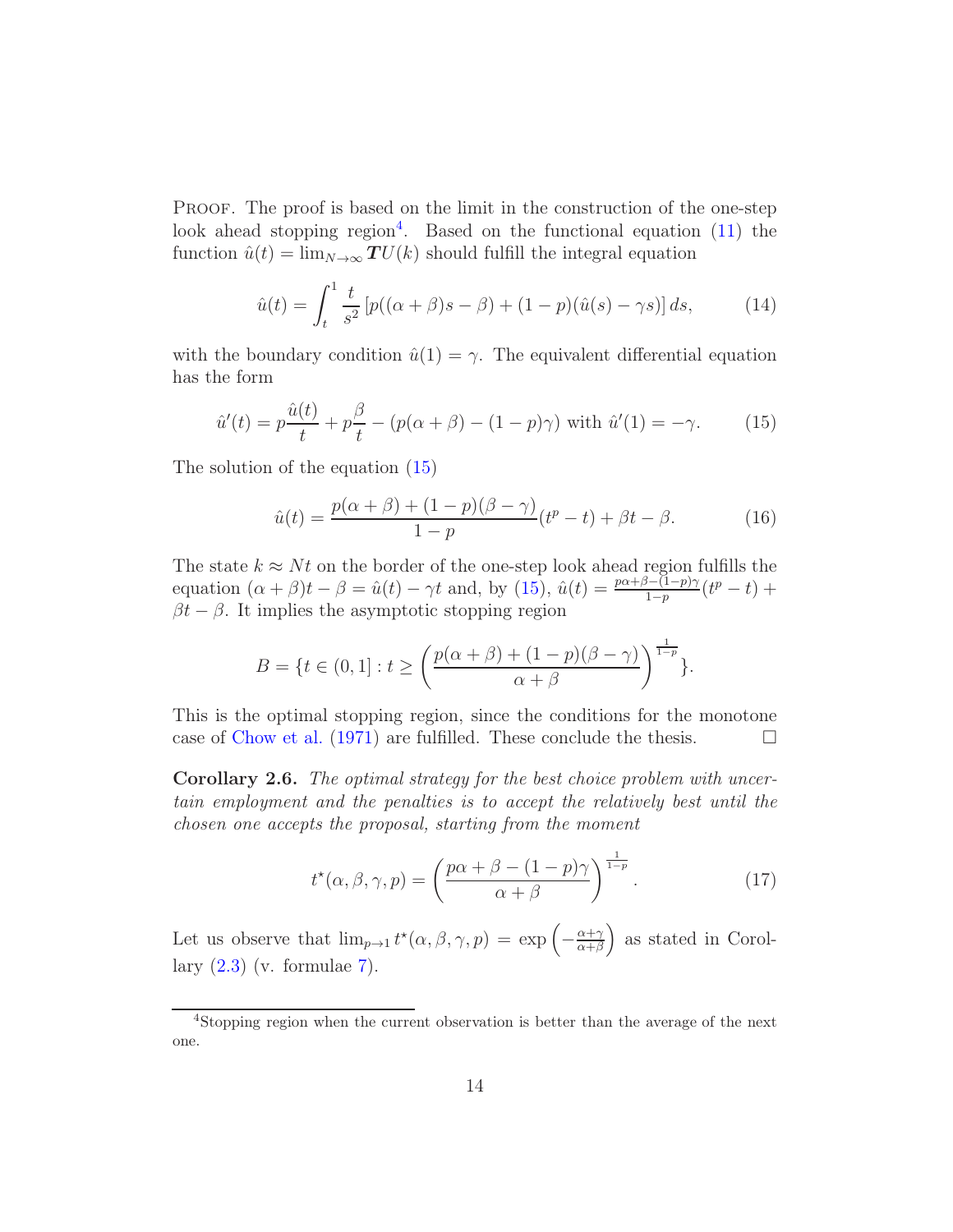<span id="page-14-1"></span>Corollary 2.7. The asymptotic optimal strategy of the decision maker in the case of  $\beta = \gamma$  is  $\tau^* = \inf\{1 \leq k \leq N : \text{The first stage } k \geq k^* - 1\}$ , where  $k^* \cong [Np^{\frac{1}{1-p}}]+1$ . Note that the stopping area does not depend on  $\alpha$  and  $\beta$ !

The observation formulated in Corollary [2.7](#page-13-2) is surprising. In the problem of choosing the best object, if there is additional uncertainty related to the availability of options (random factor), which the decision-maker is not able to control, his level of interest in winning and losing no longer matters. With  $p \rightarrow 1$ , i.e. when the probability of availability of the analyzed options is close to 1, both the threshold and the probability value of selecting the best object are equal to  $\exp\{-1\}$ , the solution of the classical no-information **BCP**.

# <span id="page-14-0"></span>3. Expected duration of sequential decision problems.

# 3.1. Duration for the one stop with the penalty cost.

When we start the task of sequential search for the best opportunity (possibilities, options), the problem is reformulated to the classic optimal stop model. The main objective is to optimize the criterion on a class of strategies, but there are other objectives. We do not know, a priori, when this optimization process will be completed and how long it will take. If the cost of observation is not included in the objective function, there is no reason why the desired decision moment should be minimal or maximal. It is known from the general theory of martingales that if the withdrawal process is martingale, then each stopping time is optimal in the optimal stopping problem. For any payoff process, determining the average time spent in the decisionmaking process is important information for the decision maker. Similarly, in tasks where the number of permissible decision moments is greater (such as with the uncertain employment model), we are interested in the time until all options are exhausted or the possibilities for further searching are exhausted. When counting the time spent implementing the optimal strategy, its effectiveness is not analyzed. It is irrelevant in this case whether there is a wanted state among the stopped states. A similar study can be found in the article by [Stein et al.](#page-24-6) [\(2003\)](#page-24-6). [Mazalov and Peshkov](#page-23-6) [\(2003](#page-23-6)) and recently by [Demers](#page-21-5) [\(2021\)](#page-21-5), [Ernst and Szajowski](#page-21-6) [\(2021\)](#page-21-6) and [Liu et al.](#page-22-8) [\(2021](#page-22-8)). The comparison of the average time of the decision-making process that we present contains new, interesting observations.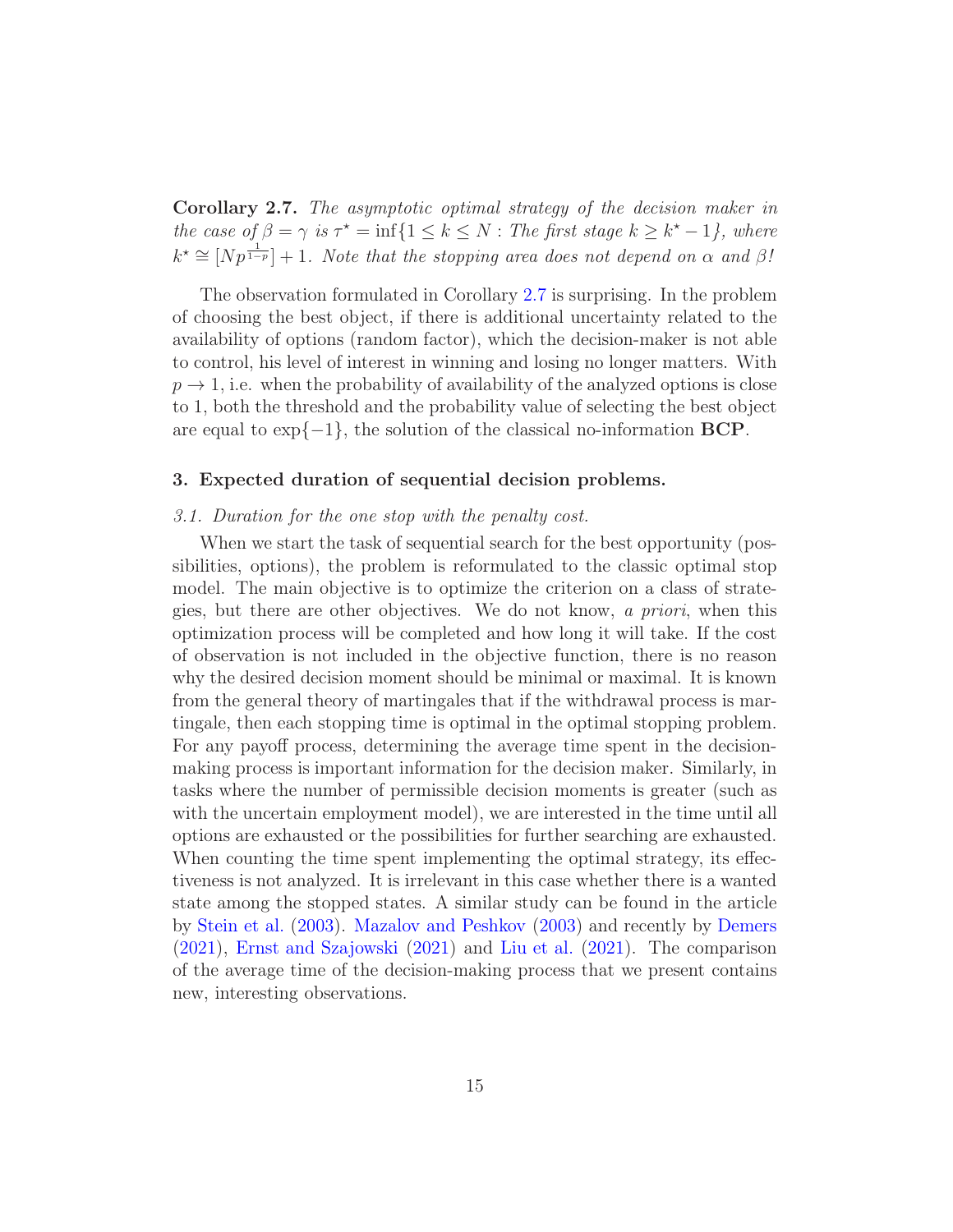#### <span id="page-15-1"></span><span id="page-15-0"></span>3.2. The mean time value of decision work with penalty for errornous choice.

The optimal strategy in this case is constructed in Section [2.1](#page-6-0) and is given explicitly in Theorem [2.1](#page-8-2) and Corollary [2.2.](#page-9-3) The optimal strategy is the threshold one. For  $\tau^*$  given in the Corollary [2.2](#page-9-3) we have  $P(\omega : \tau^* \leq$  $N$ ) =  $\frac{k^* - 1}{N} H_{k^*,N} \cong \frac{\alpha + \gamma}{\alpha + \beta}$  $\frac{\alpha+\gamma}{\alpha+\beta}$ exp $\{-\frac{\alpha+\gamma}{\alpha+\beta}\}$  < 1 (v. Formula [\(10\)](#page-9-4)). To describe the decision-making time, we will modify this optimal Markov moment and create  $\tilde{\tau}^*$  which are equal to the optimal Markov moments in the set  $\{\omega : \tau^* \leq N\},\$ and on the complement of this event they are equal to N. We can interpret  $\tilde{\tau}^*$  as the time to stop in one state or reach the last observation at N. The entire decision-making process ends at  $\tilde{\tau}^*$  and we are interested in the mean of this random variable. Let us denote  $m(k) = \mathbf{E}(\tilde{\tau}^*|\mathcal{F}_k), k \leq N$ .

$$
m(k) = \begin{cases} \sum_{j=k+1}^{N} \frac{k}{j(j-1)} j + N(1 - \sum_{j=k+1}^{N} \frac{k}{j(j-1)}) & \text{if } k > k^{\star}, \\ \sum_{j=k^{\star}+1}^{N} \frac{k^{\star}}{j(j-1)} j + N(1 - \sum_{j=k^{\star}+1}^{N} \frac{k^{\star}}{j(j-1)}) & \text{if } k \leq k^{\star}. \end{cases}
$$

$$
= \begin{cases} kH_{k,N} + k & \text{if } k > k^{\star}, \\ k^{\star}H_{k^{\star},N} + k^{\star} & \text{if } k \leq k^{\star}. \end{cases}
$$

Therefore, we can obtain the expected value of residence time in the decisionmaking process.

Corollary 3.1. When  $n \to \infty$  we have:

$$
\hat{m}(t) = \lim_{N \to \infty} \frac{m(k)}{N} = \begin{cases}\n-t\ln(t) + t & \text{if } t > t^*, \\
-t^* \ln(t^*) + t^* & \text{if } t \le t^*.\n\end{cases}
$$
\n
$$
m(0^+) = [1 + \frac{\alpha + \gamma}{\alpha + \beta}] \exp\left(-\frac{\alpha + \gamma}{\alpha + \beta}\right).
$$

For  $\alpha = 1$  and  $\beta = \gamma$  we have the result of [Yeo](#page-25-4) [\(1997](#page-25-4)).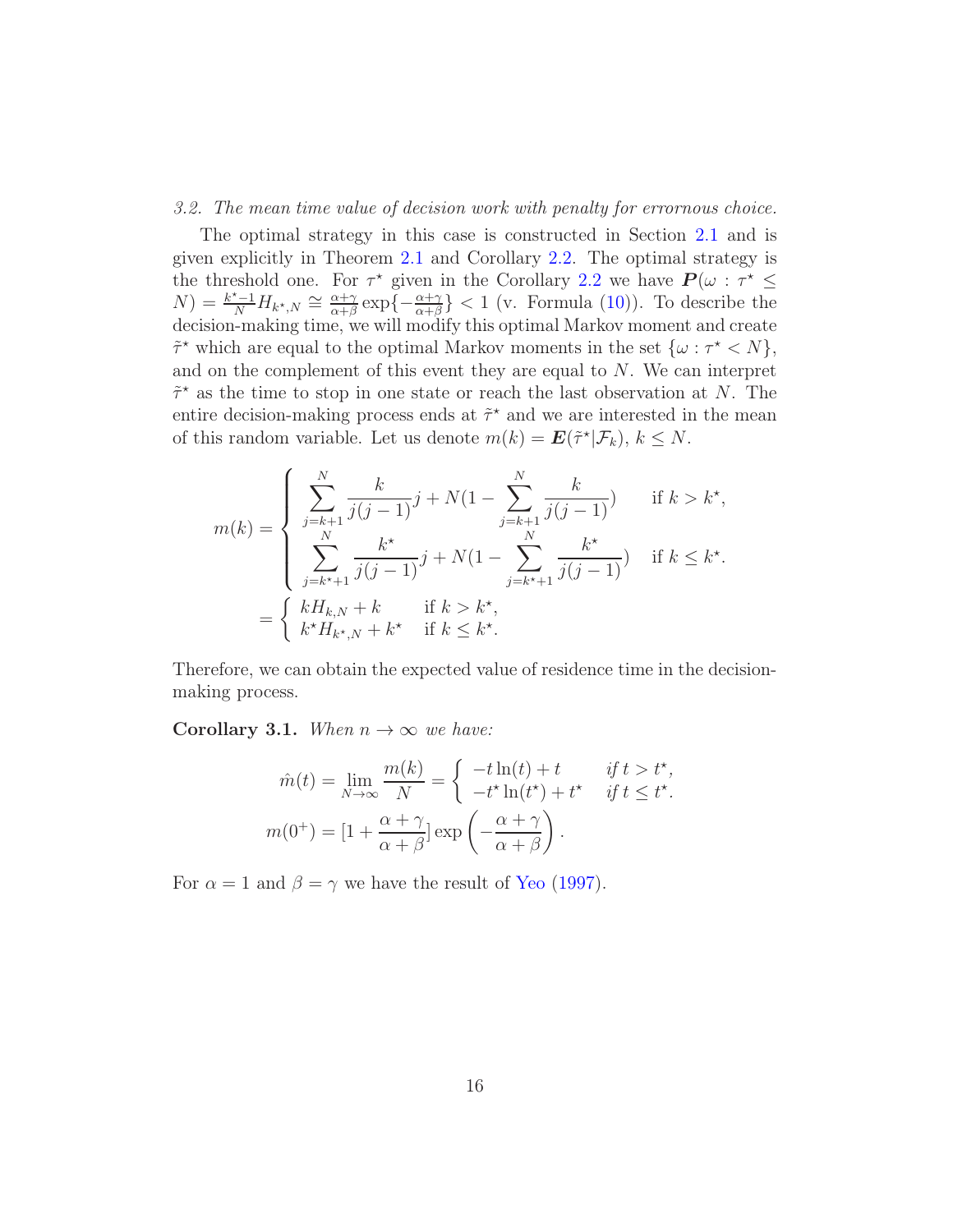# 3.3. The mean processing time of hesitating candidates.

The optimal strategy in this case is constructed in Section [2.2,](#page-10-1) and is given explicitly in Theorem [2.5](#page-12-1) and Corollary [2.6.](#page-13-3)

$$
*m(k) = \begin{cases} \sum_{j=k+1}^{N} \frac{k}{j(j-1)} [pj + (1-p)m(j)] \\ +N(1 - \sum_{j=k+1}^{N} \frac{k}{j(j-1)}) & \text{if } k > k^{\star}, \\ \sum_{j=k^{\star}+1}^{N} \frac{k^{\star}}{j(j-1)} [pj + (1-p)m(j)] \\ +N(1 - \sum_{j=k^{\star}+1}^{N} \frac{k^{\star}}{j(j-1)}) & \text{if } k \leq k^{\star}. \end{cases}
$$

Asymptotic of the mean time when  $N \to \infty$  has the form:

$$
\hat{m}(t) = \lim_{N \to \infty} \frac{m(k)}{N} = \begin{cases}\n-pt\ln(t) + t + (1 - p) \int_t^1 \frac{t}{s^2} \hat{m}(s) ds & \text{if } t > t^*, \\
-pt^* \ln(t^*) + t^* + (1 - p) \int_{t^*}^1 \frac{t}{s^2} \hat{m}(s) ds & \text{if } t \le t^*.\n\end{cases}
$$

with the boundary condition  $m(1) = 1$ .

As in Section [3.2,](#page-15-0) it allows us to calculate the average time to complete the decision-making process.

**Lemma 3.2.** The solution of the integral equation with  $\hat{m}(1) = 1$  has the following form:

$$
\hat{m}(t) = \begin{cases}\n-pt\ln(t) + t + (1 - p) \int_t^1 \frac{t}{s^2} \hat{m}(s) ds & \text{if } t > t^*, \\
-pt^* \ln(t^*) + t^* + (1 - p) \int_{t^*}^1 \frac{t}{s^2} \hat{m}(s) ds & \text{if } t \le t^*.\n\end{cases}
$$
\n
$$
\hat{m}(t) = \begin{cases}\n\frac{1}{1-p}(t^p - pt) & \text{if } t > t^*, \\
\frac{1}{1-p}(t^{*p} - pt^*) & \text{if } t \le t^*. \n\end{cases}
$$

with  $t^*$  depending on the parameters  $\alpha, \beta, \gamma$  and p (v. Formula [\(17\)](#page-13-4))

$$
t^* = \left(\frac{p\alpha + \beta - (1 - p)\gamma}{\alpha + \beta}\right)^{\frac{1}{1 - p}}.
$$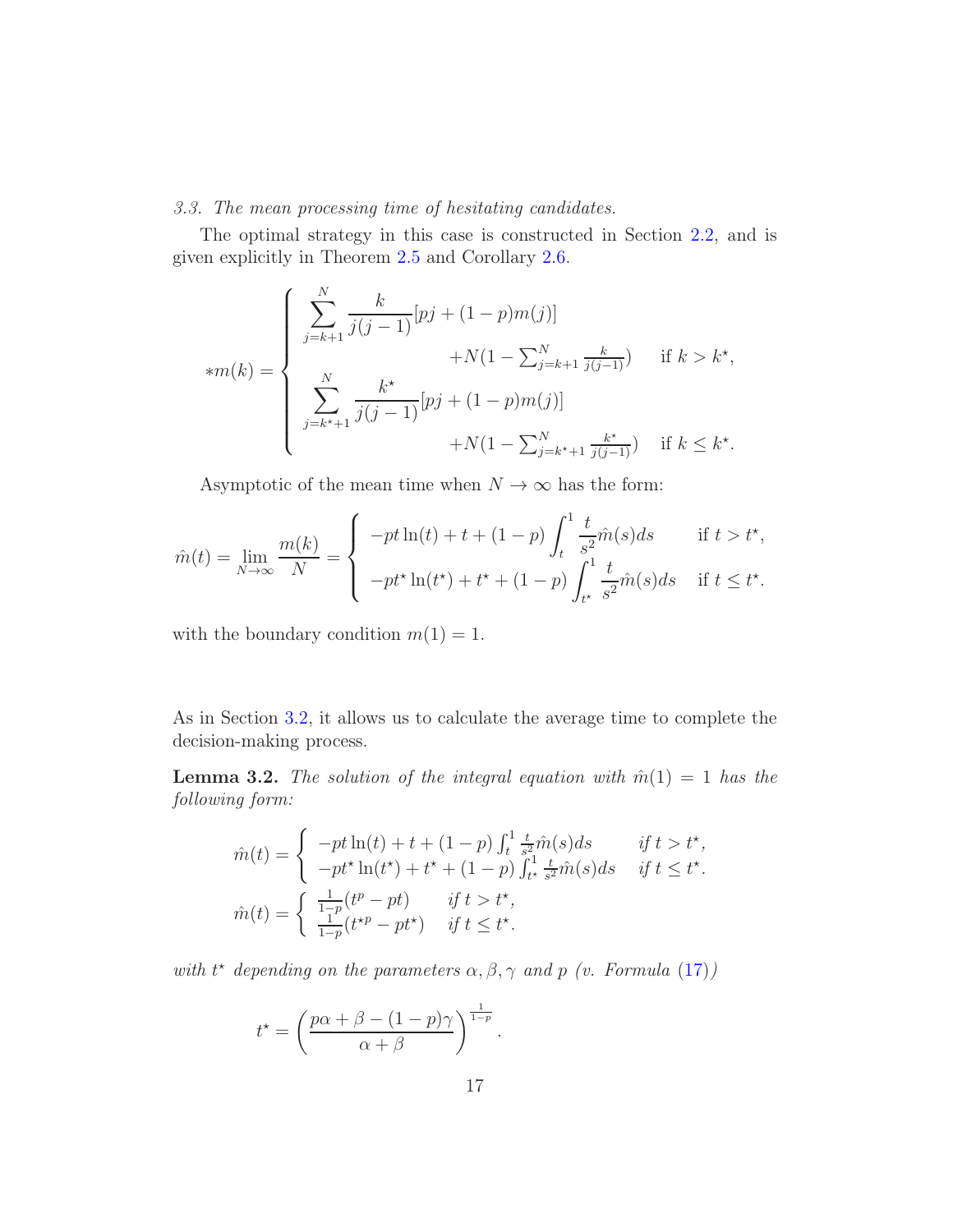<span id="page-17-1"></span>In conclusion, the asymptotic average time to complete the decision-making process with hesitating candidates

$$
\hat{m}(0^+) = \frac{1}{1-p} \left[ \left( \frac{p\alpha + \beta - (1-p)\gamma}{\alpha + \beta} \right)^{\frac{p}{1-p}} - p \left( \frac{p\alpha + \beta - (1-p)\gamma}{\alpha + \beta} \right)^{\frac{1}{1-p}} \right].
$$

#### <span id="page-17-0"></span>4. Final remarks.

The significance of the presented analyzes lies in linking the final effects of the strategy used with the visible effects for the decision maker. These, in turn, can affect the way you choose your behavior strategy. Behavioral strategies are often a consequence of habits rather than their rationalization (v. [Aumann](#page-20-10) [\(2019\)](#page-20-10)).

Observation of the impact of the strategy on the implementation of selected events is possible by determining the value of these events. Such parameterization of the model also allows the analysis of other properties of the solution: the value of the problem and the optimal strategy. An important feature of the solution is its implementation time, which can be used to indicate an additional desired feature of the solution, the objective function being not taken into account. Such a solution study plays a special role in the analysis of stopping games, where the number of alternative solutions is significant and players cannot communicate during the game. The author is convinced that the results obtained will allow a new approach to the analysis of behavior when making decisions on sequential issues.

In real problems, the mathematical model, which comes down to the choice of the moment, we also have a psychological aspect to be included in the model. Achieving the goal is usually a priority. However, a failure can also be perceived differently, and taking it into account has an impact on the choice or the option to solve the problem. Based on the analysis presented, we can see that measurable benefits and losses can significantly affect the results achieved, optimal behavior, and rational behavior. As already recalled in Section [1.1,](#page-3-0) this phenomenon is often raised in experimental and mathematical psychology research. Recently, this aspect has not been overlooked in the basic research of mathematical models (v. [Liu et al.](#page-22-8) [\(2021\)](#page-22-8); [Crews et al.](#page-21-7) [\(2019\)](#page-21-7)). They considered a model for finding the best candidate in the selection process, in which each attempt may end up asking the (Geni) prophet if the candidate indicated is right or not (cf. also [Dotsenko and Marynych](#page-21-8) [\(2014\)](#page-21-8); [Skarupski](#page-24-7) [\(2019](#page-24-7))). In the latter case, the search is resumed. The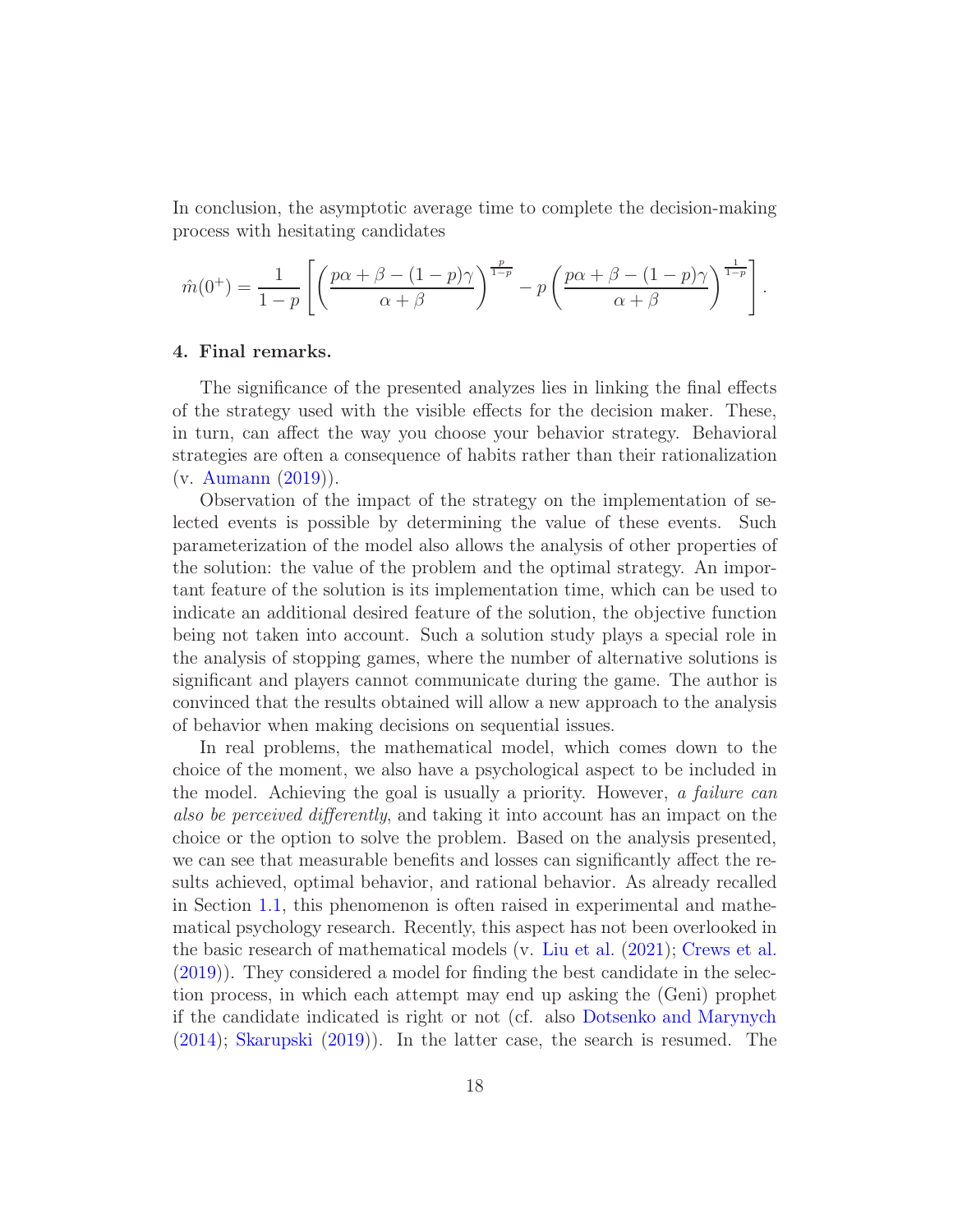<span id="page-18-2"></span>order in which the candidates are presented to the interview is random. The draw follows the [Mallows](#page-23-7) [\(1957\)](#page-23-7) distribution. Further research is planned for more subtle sequential searches, such as, e.g., in the work by [Sakaguchi](#page-23-8) [\(1978/79\)](#page-23-8), [Szajowski](#page-25-3) [\(1982\)](#page-25-3), [Rose](#page-23-9) [\(1982\)](#page-23-9) and [Vanderbei](#page-25-5) [\(2021](#page-25-5)). The author hopes that the observations presented in the article, due to the possibility of parameterize the behavior of the person conducting the trial, will be used for further empirical research and will allow the construction of diagnostic tools similar to those used by [Grabiszewski and Horenstein](#page-22-9) [\(2020\)](#page-22-9) and those used in psychiatric diagnostics (cf. Schützwohl et al.  $(2003)$  $(2003)$ )

## Acknowledgement

The research has been supported by Wrocław University of Science and Technology, Faculty of Pure and Applied Mathematics, under the project 8211204601 MPK: 9130740000.

# <span id="page-18-0"></span>A. Appendix

### A.1. The optimal stopping problems.

Let  $(X_k, \mathcal{F}_k, \mathbf{P}_x)_{k=0}^N$  be a homogeneous Markov chain defined in a probability space  $(\Omega, \mathcal{F}, P)$  with a state space  $(\mathbb{E}, \mathcal{B})$ , and let  $f : \mathbb{N} \times \mathbb{E} \to \mathbb{R}$ be a sequence of real-valued  $\beta$  measurable functions. Horizon N is finite. The Markov chain is observed and the "best realizations" according to the function  $f(\cdot, \cdot)$  are selected. Basically, the states of the process are related to the observations of random variables. We will also allow the possibility that there is k such that  $P_x\{X_k \in \mathbb{E}\}\leq 1$ . For consistency in notation, we will introduce the extended set of states  $\mathbb{E} = \mathbb{E} \cup \{ \partial \}.$ 

**Definition** A.1. The random variable  $\tau : \Omega \to \mathbb{N}$  is called a Markov moment if  $\{\omega : \tau(\omega) = n\} \in \mathcal{F}_n$  for every  $n \in \mathbb{N}$ . The stopping time is the finite Markov moment  $\tau$  *a.e.*.

Following [Shiryaev](#page-24-5) [\(2008\)](#page-24-5) (cf. [Chow et al.](#page-20-9) [\(1971\)](#page-20-9), [Peskir and Shiryaev](#page-23-10) [\(2006\)](#page-23-10)), define  $S^N$  the set of Markov times with respect to  $(\mathcal{F}_n)_{n=0}^N$ . We admit that  $P_x(\tau \leq N) < 1$  for  $\tau \in \mathcal{S}^N$  (i.e. there is a positive probability that the Markov chain will not be stopped). The elements of  $S<sup>N</sup>$  are possible strategies in the optimal stopping problem. Denote  $S_n^N = \{ \tau \in S^N : \tau \geq n \}.$ Let

<span id="page-18-1"></span>
$$
v(n,x) = \sum_{\tau \in \mathcal{S}_n^N} \mathbf{E}[f(\tau, X_\tau) | X_n = x]. \tag{A.1}
$$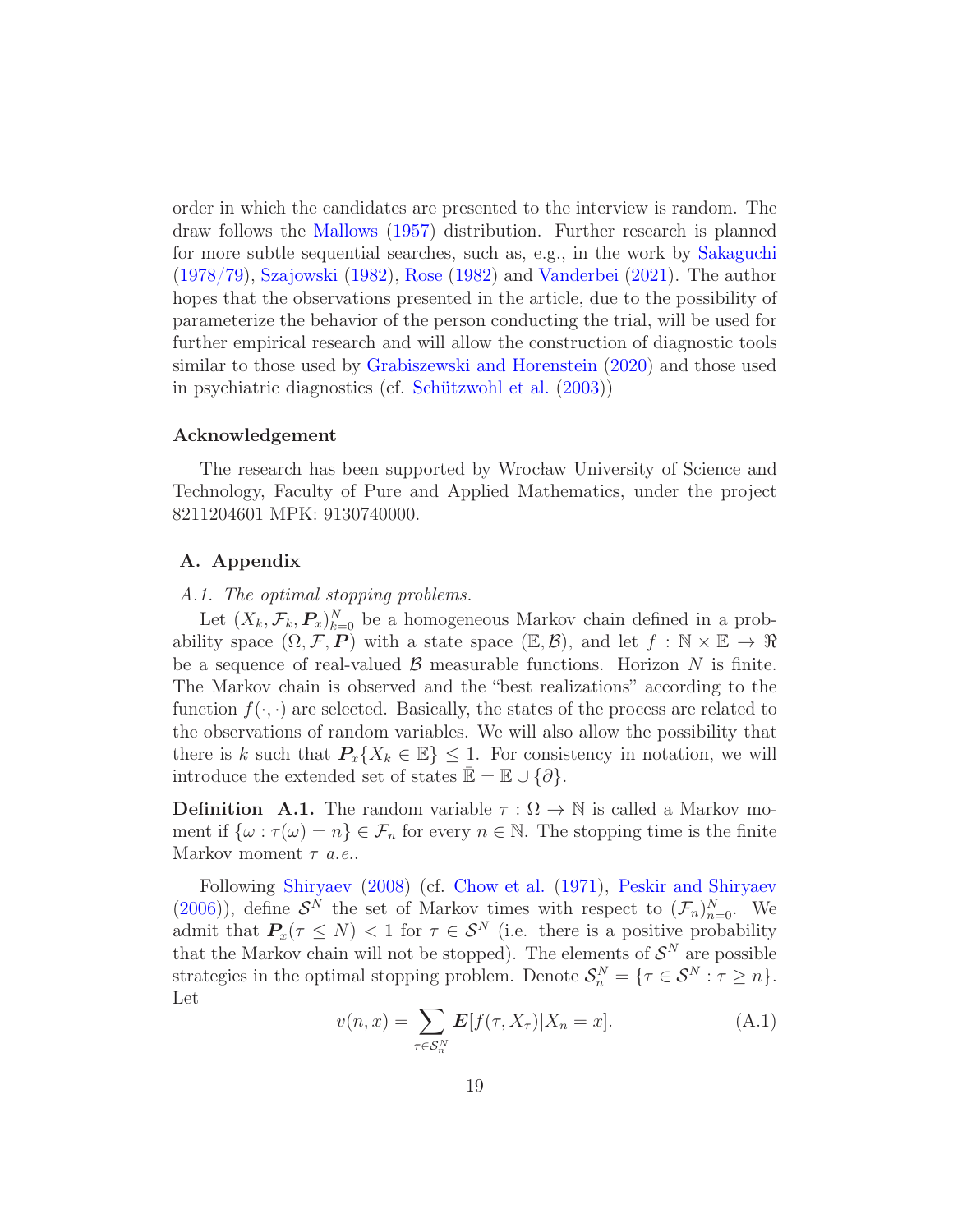<span id="page-19-2"></span>The function  $v(0, x)$  is the value of the optimal stopping problem.

Definition A.2. The optimal stopping problem for Markov sequences consists of determining the value function  $v(0, x)$  and determining the Markov time  $\tau^* \in \mathcal{S}$  such that  $v(0, x) = \mathbf{E}_x f(X_{\tau^*})$  if it exists. If such Markov time exists, it is called an optimal Markov moment (an optimal stopping time if it is finite).

Let us be definite

$$
\mathbf{T}f(n,x) = \mathbf{E}[f(n+1, X_{n+1})|X_n = x]
$$
 (the mean operator); (A.2)

$$
\mathbf{Q}f(n,x) = \max\{f(n,x), \mathbf{T}f(n,x)\} \text{ (the maximum operator).} \tag{A.3}
$$

**Theorem A.3.** The value function  $v(k, x)$  fulfills the equation.

<span id="page-19-1"></span><span id="page-19-0"></span>
$$
v(N, x) = f(N, x)
$$
  

$$
v(n, x) = \max\{f(n, x), Tv(n, x)\} \text{ for } n \in \mathbb{N}.
$$

The Markov time  $\tau^* = \inf\{n \in \mathbb{N} : X_n \in A_n\}$ , where  $A_n = \{x \in \mathcal{B} : X_n = A_n\}$  $f(n, x) \geq Tv(n, x)$ , is optimal.

<span id="page-19-3"></span>**Remark A.1.** [An one-step look-a-head policy (OLA)] Let  $B_n = \{x \in \mathcal{B} :$  $f(n,x) \geq \mathbf{T}f(n,x)$  and  $\tau_{\text{OLA}} = \inf\{n \in \mathbb{N} : X_n \in B_n\}$ . The strategy  $\tau_{\text{OLA}}$ is called One-step Look-a-head Policy ( OLA ).

#### Abbreviations

The following abbreviations are used in this article:

| the probability space $(p. 19)$                     |
|-----------------------------------------------------|
| the absolute (relative) rank $(p, 7)$               |
| Best Choice Problem (p. 3)                          |
| Decision-maker ( <i>the aim of the</i> $DM$ )(p. 8) |
| the Markov process $(p. 19)$                        |
| the filtration $(p. 19)$                            |
| the mean operator of the Markov system $(p. 20)$    |
| the maximum operator $(p. 20)$                      |
| the value of the stopping problem $(p. 20)$         |
| Markov moments, stopping times (p. 19)              |
| the one step look ahead strategy $(p. 20)$ .        |
|                                                     |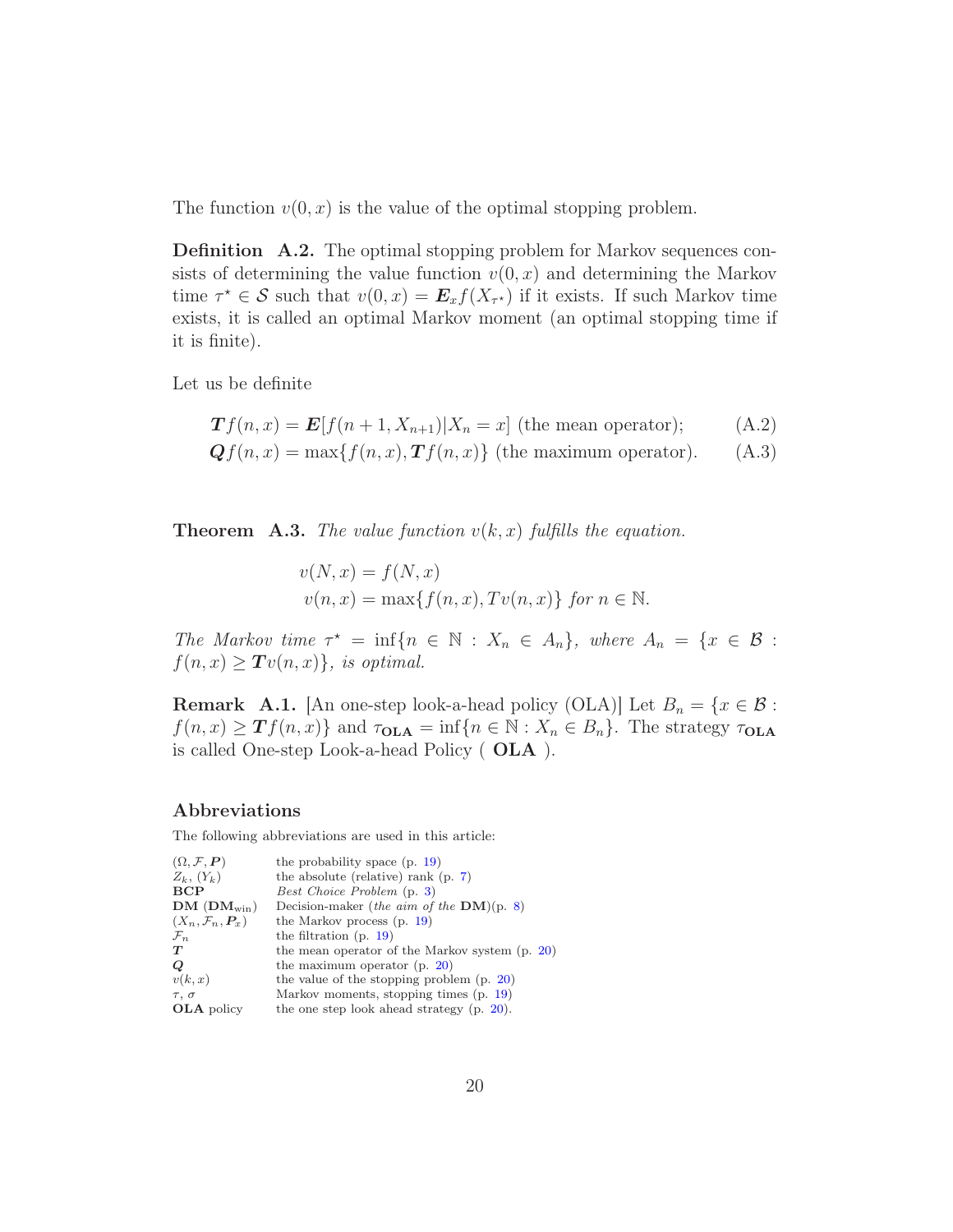### References

- <span id="page-20-4"></span>A. Angelovski and W. Güth. When to stop—a cardinal secretary search experiment. J. Math. Psych., 98:102425, 17, 2020. ISSN 0022-2496. [doi: 10.1016/j.jmp.2020.102425.](http://dx.doi.org/10.1016/j.jmp.2020.102425) [MR 4126406.](http://www.ams.org/mathscinet-getitem?mr=4126406&return=pdf) Cited on p. [4.](#page-3-1)
- <span id="page-20-10"></span>R. Aumann. A synthesis of behavioural and mainstream economics. Nat. Hum. Behav., 3:666–670, 2019. ISSN 2397-3374. [doi: 10.1038/s41562-019-0617-3.](http://dx.doi.org/10.1038/s41562-019-0617-3) Cited on p. [18.](#page-17-1)
- <span id="page-20-7"></span>R. Bartoszyński and Z. Govindarajulu. The secretary problem with interview cost. *Sankhyā Ser. B*,  $40(1-2):11-28$ , 1978. ISSN 0581-5738. Cited on p. [5.](#page-4-2)
- <span id="page-20-1"></span>J. N. Bearden. A new secretary problem with rank-based selection and cardinal payoffs. J. Math. Psych.,  $50(1):58-59$ , 2006. ISSN 0022-2496. [doi: 10.1016/j.jmp.2005.11.003.](http://dx.doi.org/10.1016/j.jmp.2005.11.003) [MR 2208064.](http://www.ams.org/mathscinet-getitem?mr=2208064&return=pdf) Cited on p. [4.](#page-3-1)
- <span id="page-20-2"></span>J. N. Bearden, R. O. Murphy, and A. Rapoport. A multi-attribute extension of the secretary problem: theory and experiments. J. Math. Psych., 49(5):410–422, 2005. ISSN 0022-2496. [doi: 10.1016/j.jmp.2005.08.002.](http://dx.doi.org/10.1016/j.jmp.2005.08.002) [MR 2173856.](http://www.ams.org/mathscinet-getitem?mr=2173856&return=pdf) Cited on p. [4.](#page-3-1)
- <span id="page-20-5"></span>Б. А. Березовский, А. В. Гнедин. Задача наилучшего выбора. "Nauka", Moscow, 1984. B. A. Berezovskiĭ and A. V. Gnedin Zadacha nailuchshego vybora in Russian. [MR 768372.](http://www.ams.org/mathscinet-getitem?mr=768372&return=pdf) Cited on pp. [4](#page-3-1) and [7.](#page-6-2)
- <span id="page-20-6"></span>F. T. Bruss. Sum the odds to one and stop. Ann. Probab., 28(3):1384–1391, 2000. ISSN 0091-1798. [doi: 10.1214/aop/1019160340.](http://dx.doi.org/10.1214/aop/1019160340) [MR 1797879.](http://www.ams.org/mathscinet-getitem?mr=1797879&return=pdf) Cited on pp. [5](#page-4-2) and [9.](#page-8-3)
- <span id="page-20-8"></span>F. T. Bruss and D. Paindaveine. Selecting a sequence of last successes in independent trials. J. Appl. Probab., 37(2):389–399, 2000. ISSN 0021- 9002. [doi: 10.1017/s002190020001559x.](http://dx.doi.org/10.1017/s002190020001559x) [MR 1780998.](http://www.ams.org/mathscinet-getitem?mr=1780998&return=pdf) Cited on p. [9.](#page-8-3)
- <span id="page-20-0"></span>M. J. Capiński and E. Kopp. *Portfolio Theory and Risk Management*. Mastering Mathematical Finance. Cambridge University Press, Cambridge, 2014. ISBN 9781107003675. Cited on p. [2.](#page-1-0)
- <span id="page-20-3"></span>Y. S. Chow, S. Moriguti, H. Robbins, and S. M. Samuels. Optimal selection based on relative rank (the "Secretary problem"). Israel J. Math., 2:81–90, 1964. ISSN 0021-2172. [doi: 10.1007/BF02759948.](http://dx.doi.org/10.1007/BF02759948) [MR 0176583.](http://www.ams.org/mathscinet-getitem?mr=0176583&return=pdf) Cited on p. [4.](#page-3-1)
- <span id="page-20-9"></span>Y. S. Chow, H. Robbins, and D. Siegmund. *Great expectations: the theory of*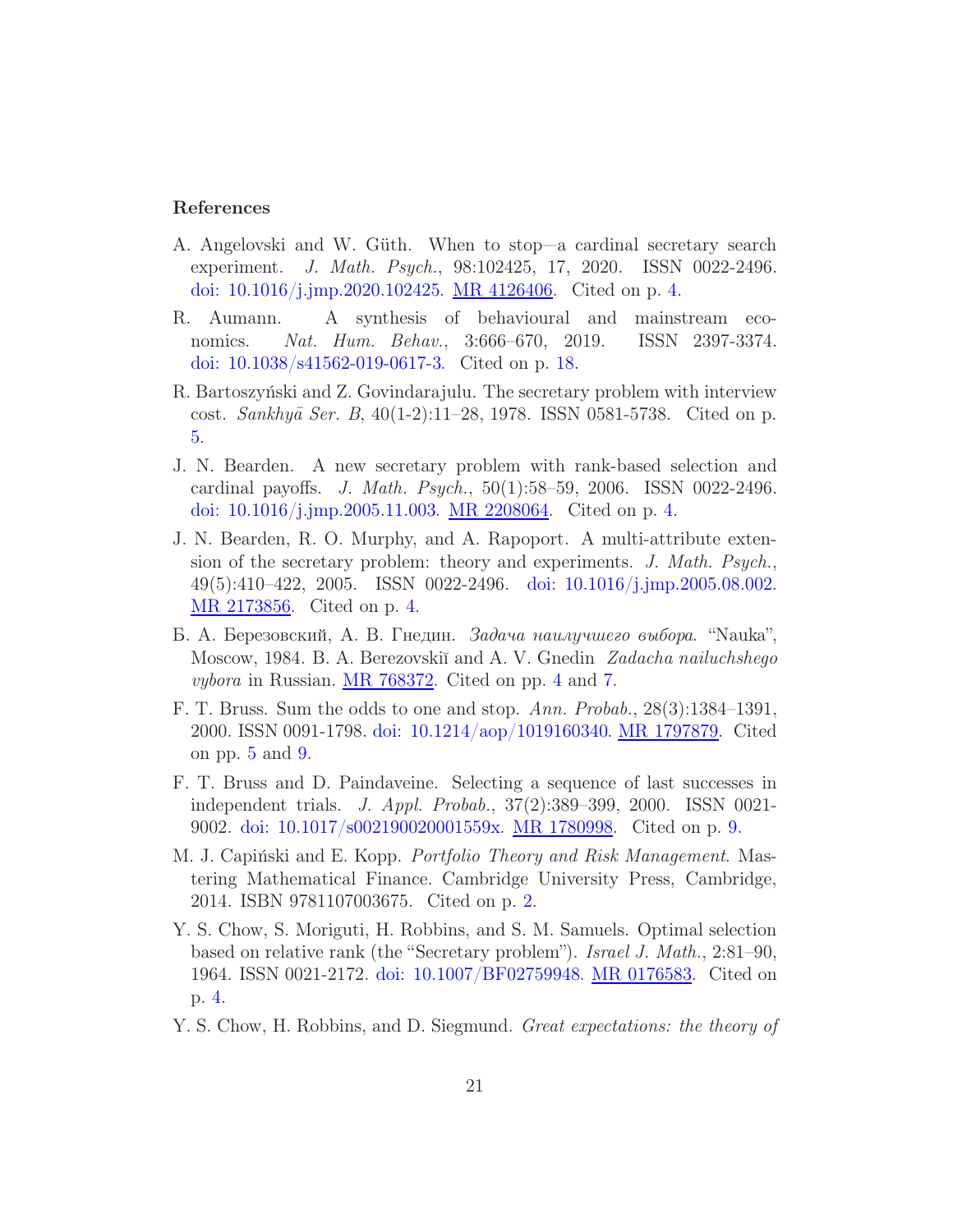<span id="page-21-10"></span>optimal stopping. Houghton Mifflin Co., Boston, Mass., 1971. [MR 0331675.](http://www.ams.org/mathscinet-getitem?mr=0331675&return=pdf) Cited on pp. [10,](#page-9-5) [14,](#page-13-5) and [19.](#page-18-2)

- <span id="page-21-0"></span>C. Coombs. Portfolio theory and the management of risk, pages 63–85. Academic Press, New York, 1975. [doi: 10.1016/B978-0-12-397250-7.50009-X.](http://dx.doi.org/10.1016/B978-0-12-397250-7.50009-X) Cited on p. [2.](#page-1-0)
- <span id="page-21-7"></span>M. Crews, B. Jones, K. Myers, L. Taalman, M. Urbanski, and B. Wilson. Opportunity costs in the game of best choice. Electron. J. Combin., 26(1): Paper No. 1.45, 9, 2019. [doi: 10.37236/8322.](http://dx.doi.org/10.37236/8322) [MR 3934376.](http://www.ams.org/mathscinet-getitem?mr=3934376&return=pdf) Cited on p. [18.](#page-17-1)
- <span id="page-21-5"></span>S. Demers. Expected duration of the no-information minimum rank problem. Statist. Probab. Lett., 168:108950, 5, 2021. ISSN 0167-7152. [doi: 10.1016/j.spl.2020.108950.](http://dx.doi.org/10.1016/j.spl.2020.108950) [MR 4154996.](http://www.ams.org/mathscinet-getitem?mr=4154996&return=pdf) Cited on p. [15.](#page-14-1)
- <span id="page-21-4"></span>R. Dendievel. New developments of the odds-theorem. Math. Sci., 38(2): 111–123, 2013. ISSN 0312-3685. [MR 3184683;](http://www.ams.org/mathscinet-getitem?mr=3184683&return=pdf) [Zbl 1291.60082.](http://www.zentralblatt-math.org/zmath/en/advanced/?q=an:1291.60082&format=complete) Cited on p. [9.](#page-8-3)
- <span id="page-21-8"></span>S. I. Dotsenko and A. V. Marynych. Hint, extortion, and guessing games in the best choice problem. Cybernet. Systems Anal., 50(3):419–425, 2014. ISSN 1060-0396. [doi: 10.1007/s10559-014-9630-8.](http://dx.doi.org/10.1007/s10559-014-9630-8) Translation of Kibernet. Sistem. Anal. 2014, no. 3, 107–115. [MR 3298803.](http://www.ams.org/mathscinet-getitem?mr=3298803&return=pdf) Cited on p. [18.](#page-17-1)
- <span id="page-21-2"></span>E. B. Dynkin. Optimal choice of the stopping moment of a Markov process. Dokl. Akad. Nauk SSSR, 150:238–240, 1963. ISSN 0002-3264. [MR 0154329.](http://www.ams.org/mathscinet-getitem?mr=0154329&return=pdf) Cited on p. [4.](#page-3-1)
- <span id="page-21-3"></span>E. B. Dynkin and A. A. Yushkevich. Markov processes: Theorems and problems. Plenum Press, New York, 1969. Translated from the Russian by James S. Wood. [MR 0242252](http://www.ams.org/mathscinet-getitem?mr=0242252&return=pdf) [Дынкин, Юшкевич](#page-21-9) [\(1967](#page-21-9)). Cited on pp. [8](#page-7-1) and [11.](#page-10-2)
- <span id="page-21-9"></span>Дынкин, Евгений Борисович; Юшкевич, Александр Адольфович. Теоремы и задачи о процессах Маркова. Издательство "Наука", Москва, 1967. [MR 0222956.](http://www.ams.org/mathscinet-getitem?mr=0222956&return=pdf) Cited on p. [22.](#page-21-10)
- <span id="page-21-6"></span>M. Ernst and K. J. Szajowski. Average number of candidates surveyed by the headhunter in the recruitment. *Math. Appl.*,  $49(1):31-53$ , 2021. ISSN 1730-2668. [doi: 10.14708/ma.v49i1.7082.](http://dx.doi.org/10.14708/ma.v49i1.7082) [Zbl 7490931.](http://www.zentralblatt-math.org/zmath/en/advanced/?q=an:7490931&format=complete) Cited on p. [15.](#page-14-1)
- <span id="page-21-1"></span>E. Z. Ferenstein and A. Krasnosielska. No-information secretary problems with cardinal payoffs and Poisson arrivals. Statist. Probab. Lett., 80(3-4):221–227, 2010. ISSN 0167-7152. [doi: 10.1016/j.spl.2009.10.010.](http://dx.doi.org/10.1016/j.spl.2009.10.010)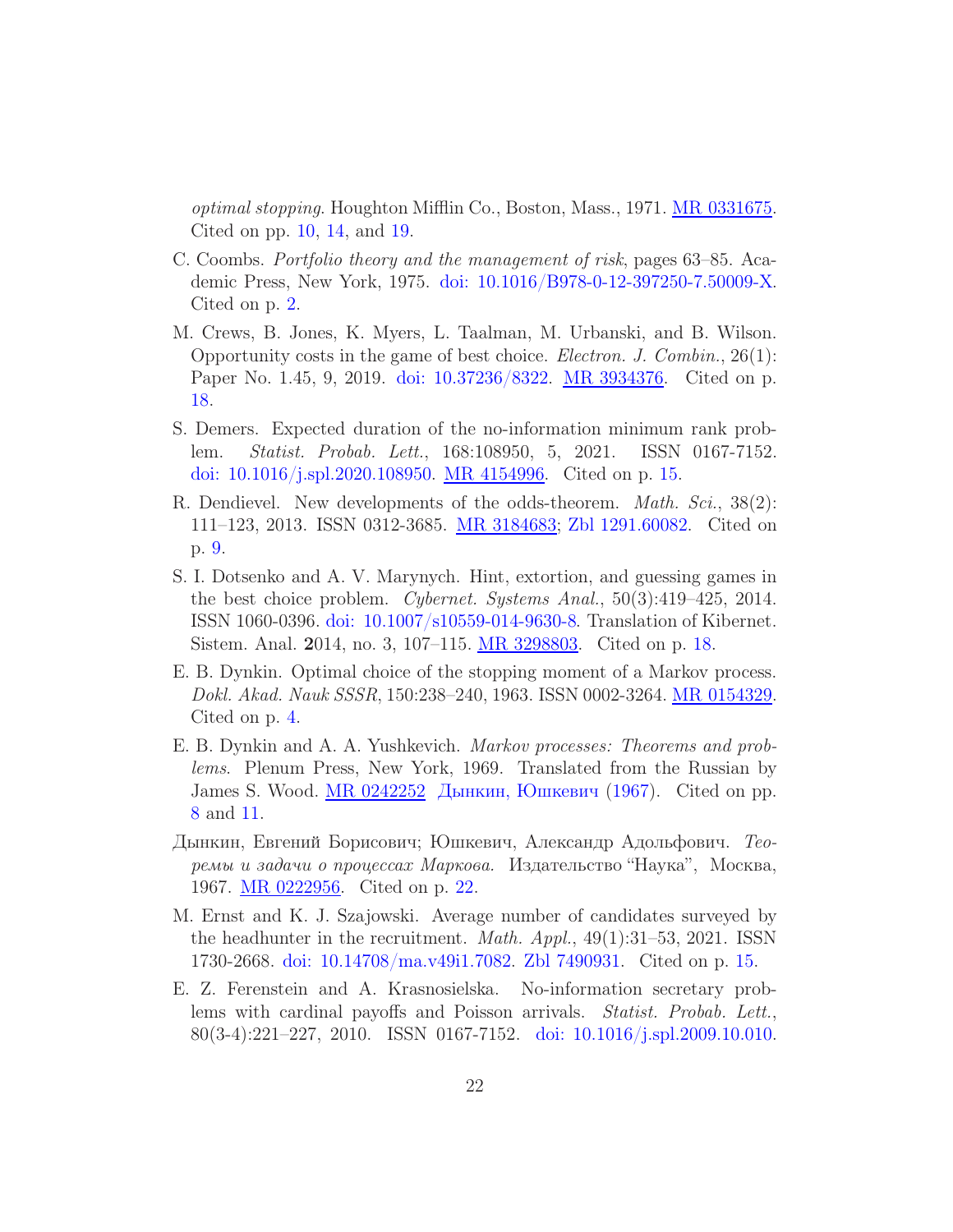[MR 2575449.](http://www.ams.org/mathscinet-getitem?mr=2575449&return=pdf) Cited on p. [4.](#page-3-1)

- <span id="page-22-6"></span>T. S. Ferguson. Who solved the secretary problem? Statist. Sci., 4(3): 282–296, 1989. ISSN 0883-4237. [doi: 10.1214/ss/1177012493.](http://dx.doi.org/10.1214/ss/1177012493) With comments and a rejoinder by the author [doi: 10.1214/ss/1177012498.](http://dx.doi.org/10.1214/ss/1177012498) Comments: Stephen M. Samuels [doi: 10.1214/ss/1177012494;](http://dx.doi.org/10.1214/ss/1177012494) Herbert Robbins [doi: 10.1214/ss/1177012495;](http://dx.doi.org/10.1214/ss/1177012495) Minoru Sakaguchi [doi: 10.1214/ss/1177012496;](http://dx.doi.org/10.1214/ss/1177012496) Peter R. Freeman doi:  $10.1214/\text{ss}/1177012497$  $10.1214/\text{ss}/1177012497$  $10.1214/\text{ss}/1177012497$ . MR  $1015277$ . Cited on pp. 4 and [7.](#page-6-2)
- <span id="page-22-7"></span>T. S. Ferguson. The sum-the-odds theorem with application to a stopping game of Sakaguchi. Math. Appl. (Warsaw), 44(1):45–61, 2016. ISSN 1730- 2668. [doi: 10.14708/ma.v44i1.1192.](http://dx.doi.org/10.14708/ma.v44i1.1192) [MR 3557090;](http://www.ams.org/mathscinet-getitem?mr=3557090&return=pdf) [Zbl 1370.60074.](http://www.zentralblatt-math.org/zmath/en/advanced/?q=an:1370.60074&format=complete) Cited on p. [9.](#page-8-3)
- <span id="page-22-5"></span>P. R. Freeman. The secretary problem and its extensions: a review. Int. Stat. Rev., 51:189–206, 1983. ISSN 0306-7734; 1751-5823/e. [doi: 10.2307/1402748.](http://dx.doi.org/10.2307/1402748) [Zbl 0516.62081.](http://www.zentralblatt-math.org/zmath/en/advanced/?q=an:0516.62081&format=complete) Cited on p. [4.](#page-3-1)
- <span id="page-22-2"></span>M. Gardner. Mathematical games. Scientific American, 202(1):150–156, 1960a. Cited on p. [4.](#page-3-1)
- <span id="page-22-3"></span>M. Gardner. Mathematical games. Scientific American, 202(3):172–182, 1960b. Cited on p. [4.](#page-3-1)
- <span id="page-22-4"></span>J. P. Gilbert and F. Mosteller. Recognizing the maximum of a sequence. J. Amer. Statist. Assoc., 61(313):35–73, 1966. ISSN 0162-1459. [doi: 10.1080/01621459.1966.10502008.](http://dx.doi.org/10.1080/01621459.1966.10502008) [MR 198637.](http://www.ams.org/mathscinet-getitem?mr=198637&return=pdf) Cited on p. [4.](#page-3-1)
- <span id="page-22-9"></span>K. Grabiszewski and A. Horenstein. Effort is not a monotonic function of skills: Results from a global mobile experiment. Journal of Economic Behavior & Organization, 176:634–652, 2020. ISSN 0167-2681. [doi: 10.1016/j.jebo.2020.05.011.](http://dx.doi.org/10.1016/j.jebo.2020.05.011) Cited on p. [19.](#page-18-2)
- <span id="page-22-0"></span>J. Kozielecki. Psychological decision theory., volume 24 of Theory Decis. Libr. D. Reidel Publishing Company, Dordrecht, 1981. [Zbl 0482.92020.](http://www.zentralblatt-math.org/zmath/en/advanced/?q=an:0482.92020&format=complete) Cited on p. [1.](#page-0-1)
- <span id="page-22-1"></span>A. Krasnosielska. A time-dependent best choice problem with costs and random lifetime in organ transplants. Appl. Math., 37(3):257–274, 2010. ISSN 1233-7234. [doi: 10.4064/am37-3-1.](http://dx.doi.org/10.4064/am37-3-1) [MR 2684278;](http://www.ams.org/mathscinet-getitem?mr=2684278&return=pdf) [Zbl 1206.92011.](http://www.zentralblatt-math.org/zmath/en/advanced/?q=an:1206.92011&format=complete) Cited on p. [2.](#page-1-0)
- <span id="page-22-8"></span>X. Liu, O. Milenkovic, and G. Moustakides. Query-based selection of optimal candidates under the mallows model.  $ArXiv$ , abs/2101.07250, 2021. Cited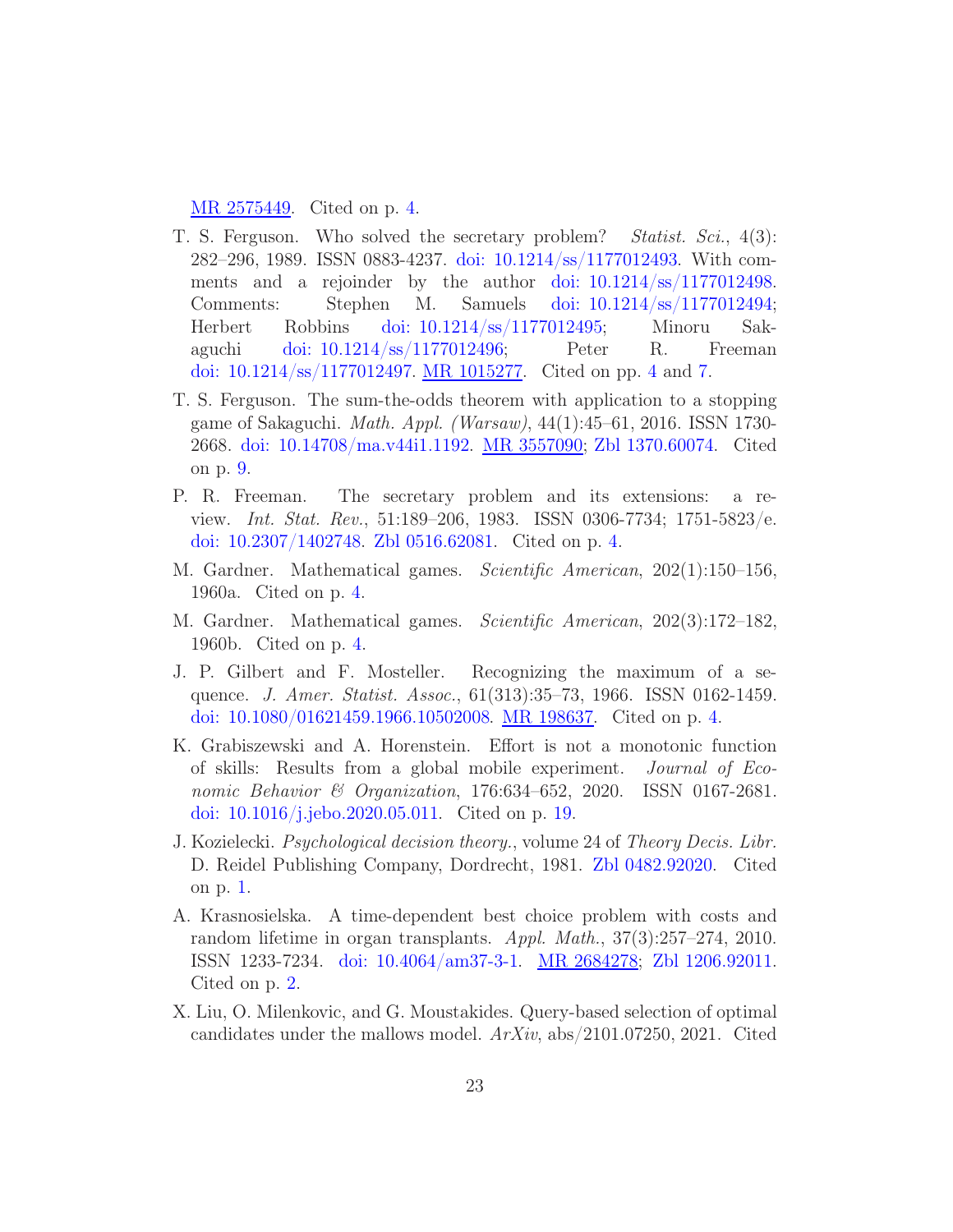on pp. [15](#page-14-1) and [18.](#page-17-1)

- <span id="page-23-7"></span>C. L. Mallows. Non-null ranking models. I. Biometrika, 44:114–130, 1957. ISSN 0006-3444. [doi: 10.1093/biomet/44.1-2.114.](http://dx.doi.org/10.1093/biomet/44.1-2.114) [MR 87267.](http://www.ams.org/mathscinet-getitem?mr=87267&return=pdf) Cited on p. [19.](#page-18-2)
- <span id="page-23-0"></span>H. M. Markowitz. Portfolio selection: Efficient diversification of investments. Cowles Foundation for Research in Economics at Yale University, Monograph 16. John Wiley & Sons, Inc., New York; Chapman & Hall, Ltd., London, 1959. [MR 0103768.](http://www.ams.org/mathscinet-getitem?mr=0103768&return=pdf) Cited on p. [2.](#page-1-0)
- <span id="page-23-6"></span>V. V. Mazalov and N. V. Peshkov. On the asymptotic properties of the optimal stopping time. Teor. Veroyatnost. i Primenen., 48(3):583–589, 2003. ISSN 0040-361X. [doi: 10.1137/S0040585X97980580.](http://dx.doi.org/10.1137/S0040585X97980580) [MR 2141352.](http://www.ams.org/mathscinet-getitem?mr=2141352&return=pdf) Cited on p. [15.](#page-14-1)
- <span id="page-23-5"></span>A. G. Mucci. On a class of secretary problems. Ann. Probability, 1:417–427, 1973a. ISSN 0091-1798. [doi: 10.1214/aop/1176996936.](http://dx.doi.org/10.1214/aop/1176996936) [MR 358962.](http://www.ams.org/mathscinet-getitem?mr=358962&return=pdf) Cited on p. [11.](#page-10-2)
- <span id="page-23-4"></span>A. G. Mucci. Differential equations and optimal choice problems. Ann. Statist., 1:104–113, 1973b. ISSN 0090-5364. [MR 383668.](http://www.ams.org/mathscinet-getitem?mr=383668&return=pdf) Cited on p. [11.](#page-10-2)
- <span id="page-23-10"></span>G. Peskir and A. Shiryaev. Optimal stopping and free-boundary problems. Lectures in Mathematics ETH Zürich. Birkhäuser Verlag, Basel, 2006. ISBN 978-3-7643-2419-3; 3-7643-2419-8. [MR 2256030.](http://www.ams.org/mathscinet-getitem?mr=2256030&return=pdf) Cited on p. [19.](#page-18-2)
- <span id="page-23-1"></span>M. P. Quine and J. S. Law. Exact results for a secretary problem. J. Appl. Probab., 33(3):630–639, 1996. ISSN 0021-9002. [doi: 10.2307/3215345.](http://dx.doi.org/10.2307/3215345) [MR 1401461.](http://www.ams.org/mathscinet-getitem?mr=1401461&return=pdf) Cited on p. [5.](#page-4-2)
- <span id="page-23-2"></span>W. T. Rasmussen and S. R. Pliska. Choosing the maximum from a sequence with a discount function. Appl. Math. Optim.,  $2(3):279-289$ ,  $1975/76$ . ISSN 0095-4616. [doi: 10.1007/BF01464274.](http://dx.doi.org/10.1007/BF01464274) [MR 0408146.](http://www.ams.org/mathscinet-getitem?mr=0408146&return=pdf) Cited on p. [5.](#page-4-2)
- <span id="page-23-3"></span>J. M. G. Ribas. A new look at the returning secretary problem. Journal of Combinatorial Optimization, 37(4):1216–1236, 2019. ISSN 1382-6905. [doi: 10.1007/s10878-018-0349-8.](http://dx.doi.org/10.1007/s10878-018-0349-8) [MR 3943601.](http://www.ams.org/mathscinet-getitem?mr=3943601&return=pdf) Cited on p. [9.](#page-8-3)
- <span id="page-23-9"></span>J. S. Rose. Selection of nonextremal candidates from a random sequence. J. Optim. Theory Appl., 38:207–219, 1982. ISSN 0022-3239; 1573-2878/e. [doi: 10.1007/BF00934083.](http://dx.doi.org/10.1007/BF00934083) [MR 0686864;](http://www.ams.org/mathscinet-getitem?mr=0686864&return=pdf) [Zbl 0471.49025.](http://www.zentralblatt-math.org/zmath/en/advanced/?q=an:0471.49025&format=complete) Cited on p. [19.](#page-18-2)
- <span id="page-23-8"></span>M. Sakaguchi. A generalized secretary problem with uncertain employment. Math. Japon., 23(6):647–653, 1978/79. ISSN 0025-5513. <u>MR 529899</u>.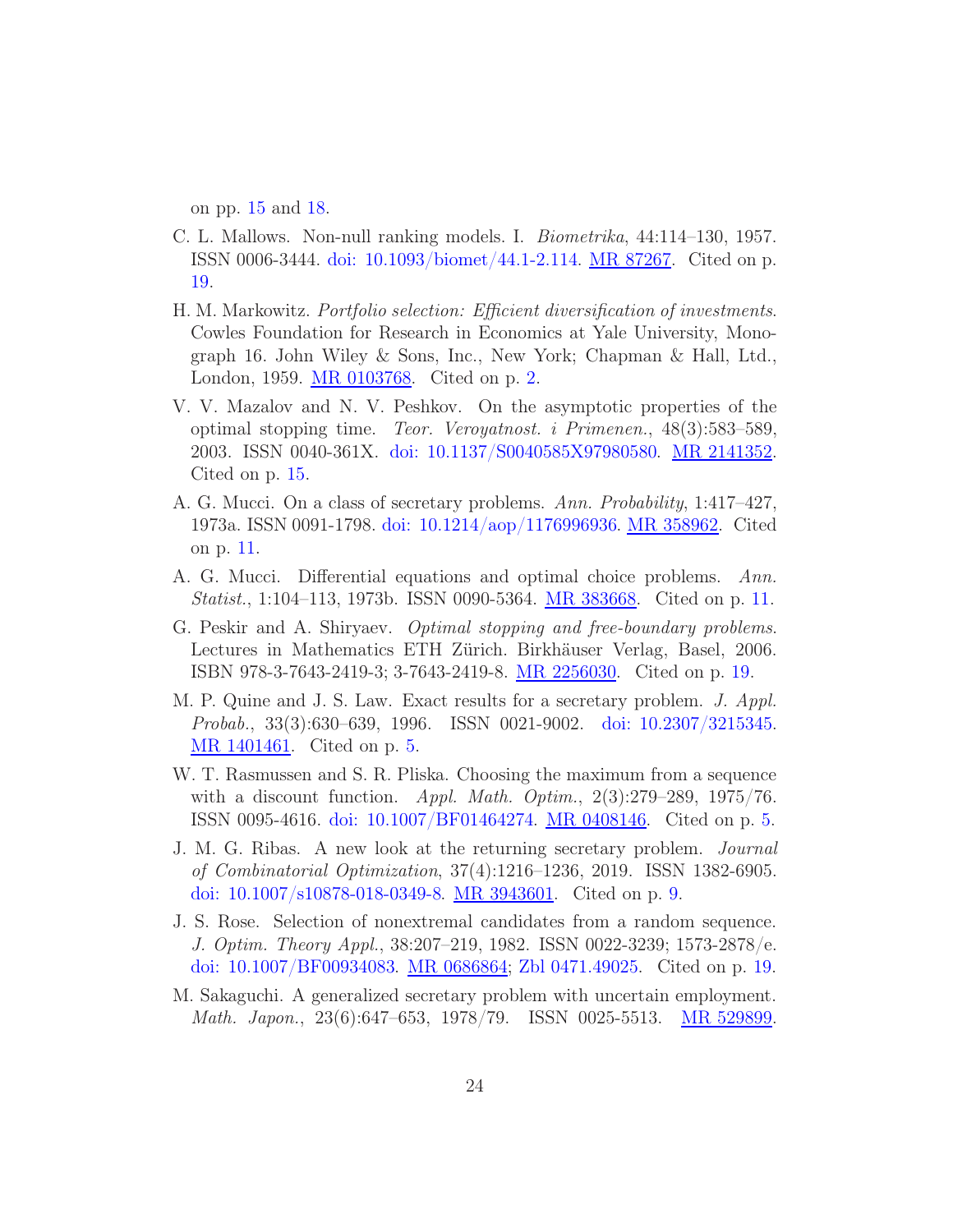Cited on p. [19.](#page-18-2)

- <span id="page-24-4"></span>M. Sakaguchi. Bilateral sequential games related to the no-information secretary problem. Math. Japon., 29(6):961–973, 1984. ISSN 0025-5513. [MR 803454.](http://www.ams.org/mathscinet-getitem?mr=803454&return=pdf) Cited on p. [9.](#page-8-3)
- <span id="page-24-2"></span>S. Samuels. Secretary problems. In B. Ghosh and P. Sen, editors, Handbook of Sequential Analysis, pages 381–405. Marcel Dekker, Inc., New York, Basel, Hong Kong, 1991. [MR 1174312.](http://www.ams.org/mathscinet-getitem?mr=1174312&return=pdf) Cited on p. [4.](#page-3-1)
- <span id="page-24-8"></span>M. Schützwohl, J. Jarosz-Nowak, J. Briscoe, K. Szajowski, and T. Kallert. Inter-rater reliability of the brief psychiatric rating scale and the groningen social disabilities schedule in a european multi-site randomized controlled trial of the effectiveness of acute psychiatric day hospitals. Int. J. Methods Psychiatr. Res., 12(4):197–207, 2003. ISSN 1557-0657. [doi: 10.1002/mpr.157.](http://dx.doi.org/10.1002/mpr.157) ISSN1049-8931 (Print); 1049-8931 (Linking); [PubMed Central PMCID: 6878593](https://www.ncbi.nlm.nih.gov/pmc/articles/6878593/) ; [PMID: 14657976](https://pubmed.ncbi.nlm.nih.gov/14657976/) . Cited on p. [19.](#page-18-2)
- <span id="page-24-1"></span>D. A. Seale and A. Rapoport. Sequential decision making with relative ranks: An experimental investigation of the "secretary problem.". Org. Behavior and Human Dec. Proc., 69(3):221–236, 1997. [doi: 10.1006/obhd.1997.2683.](http://dx.doi.org/10.1006/obhd.1997.2683) Cited on p. [3.](#page-2-0)
- <span id="page-24-5"></span>A. N. Shiryaev. Optimal stopping rules, volume 8 of Stochastic Modelling and Applied Probability. Springer-Verlag, Berlin, 2008. ISBN 978-3-540- 74010-0. Translated from Статистический последовательный анализ. Оптимальные правила остановки. , the 1976 Russian second edition by A. B. Aries, Reprint of the 1978 translation. [MR 2374974.](http://www.ams.org/mathscinet-getitem?mr=2374974&return=pdf) Cited on pp. [10](#page-9-5) and [19.](#page-18-2)
- <span id="page-24-7"></span>M. Skarupski. Full-information best choice game with hint. Math. Methods Oper. Res., 90(2):153–168, 2019. ISSN 1432-2994. [doi: 10.1007/s00186-019-00666-w.](http://dx.doi.org/10.1007/s00186-019-00666-w) [MR 4031788.](http://www.ams.org/mathscinet-getitem?mr=4031788&return=pdf) Cited on p. [18.](#page-17-1)
- <span id="page-24-3"></span>M. H. Smith. A secretary problem with uncertain employment. J. Appl. Probability, 12(3):620–624, 1975. ISSN 0021-9002. [doi: 10.2307/3212880.](http://dx.doi.org/10.2307/3212880) [MR 378292.](http://www.ams.org/mathscinet-getitem?mr=378292&return=pdf) Cited on pp. [6](#page-5-0) and [11.](#page-10-2)
- <span id="page-24-0"></span>J. Sokołowska. Psychologia decyzji ryzykownych. Ocena prawdopodobieństa i modele wyboru w sytuacji ryzykownej. Wydawnictwo Szkoły Wyższej Psychologii Społecznej Academica, Warszawa, 2005. ISBN 83-89281-14-7. Cited on p. [1.](#page-0-1)
- <span id="page-24-6"></span>W. E. Stein, D. A. Seale, and A. Rapoport. Analysis of heuristic so-